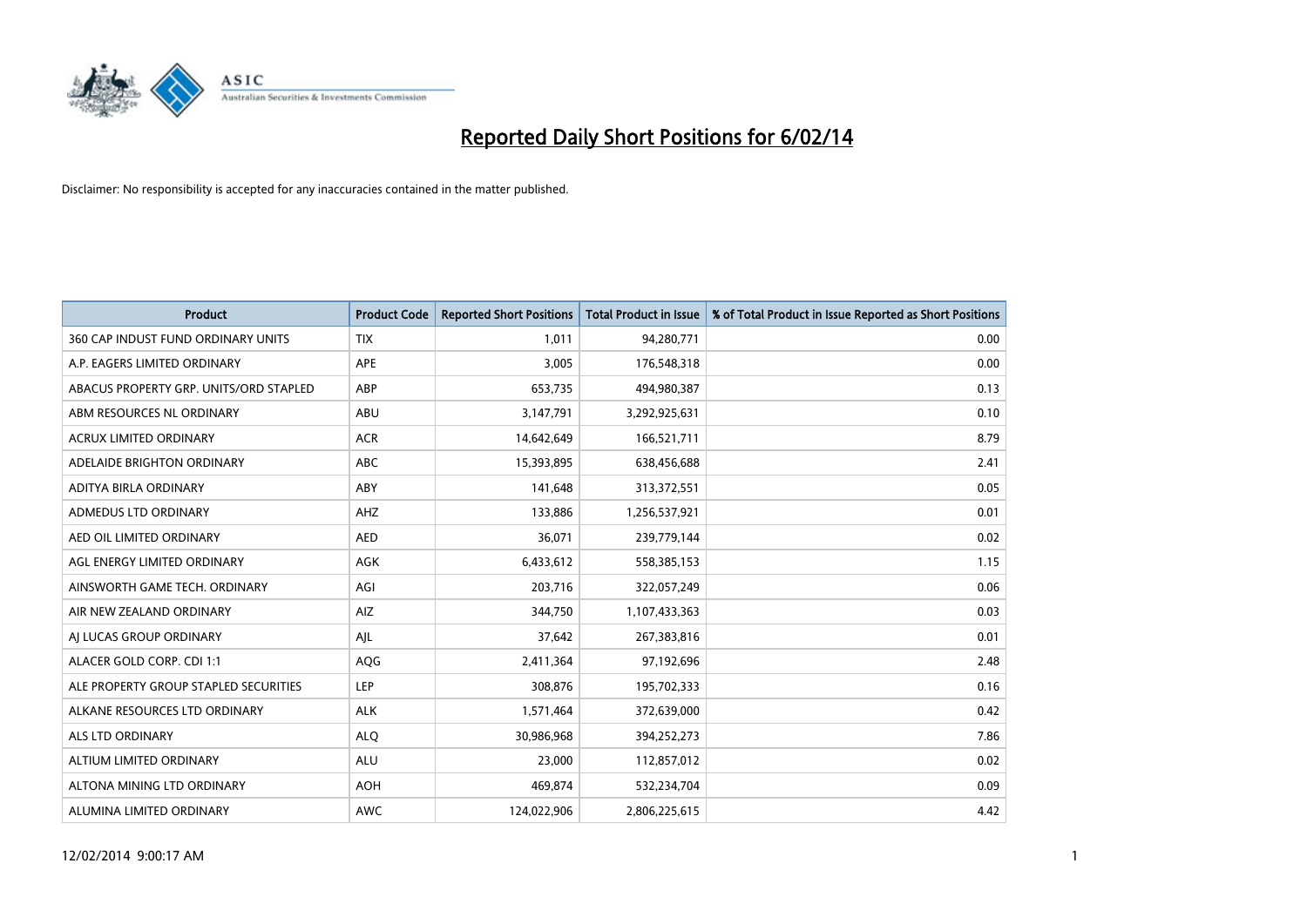

| <b>Product</b>                          | <b>Product Code</b> | <b>Reported Short Positions</b> | <b>Total Product in Issue</b> | % of Total Product in Issue Reported as Short Positions |
|-----------------------------------------|---------------------|---------------------------------|-------------------------------|---------------------------------------------------------|
| AMALGAMATED HOLDINGS ORDINARY           | AHD                 | 20,602                          | 157,821,632                   | 0.01                                                    |
| AMCOM TELECOMM. ORDINARY                | AMM                 | 862,943                         | 244,557,101                   | 0.35                                                    |
| AMCOR LIMITED ORDINARY                  | <b>AMC</b>          | 6,272,431                       | 1,206,684,923                 | 0.52                                                    |
| AMP LIMITED ORDINARY                    | AMP                 | 34,093,416                      | 2,957,737,964                 | 1.15                                                    |
| ANSELL LIMITED ORDINARY                 | <b>ANN</b>          | 3,105,212                       | 152,762,142                   | 2.03                                                    |
| ANTARES ENERGY LTD ORDINARY             | <b>AZZ</b>          | 464,205                         | 255,000,000                   | 0.18                                                    |
| ANZ BANKING GRP LTD ORDINARY            | ANZ                 | 5,914,156                       | 2,744,102,108                 | 0.22                                                    |
| APA GROUP STAPLED SECURITIES            | APA                 | 22,638,576                      | 835,750,807                   | 2.71                                                    |
| APN NEWS & MEDIA ORDINARY               | <b>APN</b>          | 16,270,039                      | 661,526,586                   | 2.46                                                    |
| AQUARIUS PLATINUM. ORDINARY             | <b>AOP</b>          | 5,939,563                       | 487,782,536                   | 1.22                                                    |
| AQUILA RESOURCES ORDINARY               | <b>AQA</b>          | 13,569,066                      | 411,804,442                   | 3.30                                                    |
| ARAFURA RESOURCE LTD ORDINARY           | <b>ARU</b>          | 46,367                          | 441,270,644                   | 0.01                                                    |
| ARB CORPORATION ORDINARY                | ARP                 | 1,783,063                       | 72,481,302                    | 2.46                                                    |
| ARDENT LEISURE GROUP STAPLED SECURITIES | AAD                 | 2,239,614                       | 405,055,708                   | 0.55                                                    |
| ARENA REIT. ORDINARY UNITS              | <b>ARF</b>          | 24,091                          | 211,495,653                   | 0.01                                                    |
| ARISTOCRAT LEISURE ORDINARY             | ALL                 | 7,637,637                       | 551,418,047                   | 1.39                                                    |
| ARRIUM LTD ORDINARY                     | ARI                 | 25,177,968                      | 1,361,469,008                 | 1.85                                                    |
| ASCIANO LIMITED ORDINARY                | <b>AIO</b>          | 7,239,658                       | 975,385,664                   | 0.74                                                    |
| ASG GROUP LIMITED ORDINARY              | ASZ                 | 821,101                         | 206,720,839                   | 0.40                                                    |
| ASPEN GROUP ORD/UNITS STAPLED           | <b>APZ</b>          | 77,077                          | 119,946,366                   | 0.06                                                    |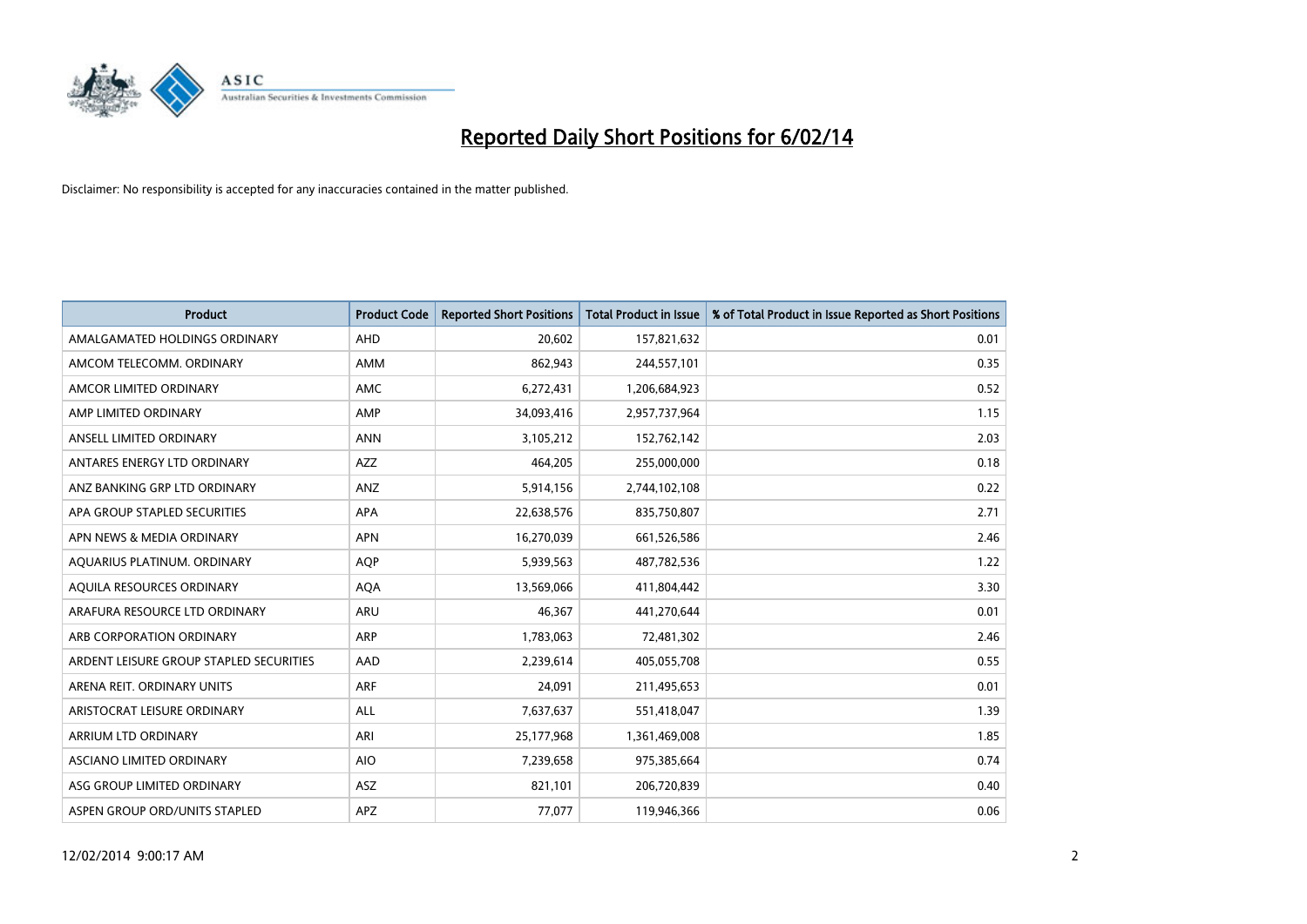

| <b>Product</b>                            | <b>Product Code</b> | <b>Reported Short Positions</b> | <b>Total Product in Issue</b> | % of Total Product in Issue Reported as Short Positions |
|-------------------------------------------|---------------------|---------------------------------|-------------------------------|---------------------------------------------------------|
| ASTRO JAP PROP GROUP STAPLED US PROHIBIT. | AJA                 | 16,381                          | 67,211,752                    | 0.02                                                    |
| ASX LIMITED ORDINARY                      | ASX                 | 3,415,338                       | 193,595,162                   | 1.76                                                    |
| ATLAS IRON LIMITED ORDINARY               | AGO                 | 76,332,065                      | 915,496,158                   | 8.34                                                    |
| ATRUM COAL NL ORDINARY                    | ATU                 | 70,000                          | 76,205,842                    | 0.09                                                    |
| AUCKLAND INTERNATION ORDINARY             | AIA                 | 163,474                         | 1,322,564,489                 | 0.01                                                    |
| AURIZON HOLDINGS LTD ORDINARY             | AZJ                 | 19,086,926                      | 2,137,284,503                 | 0.89                                                    |
| AURORA OIL & GAS ORDINARY                 | <b>AUT</b>          | 7,153,587                       | 448,785,778                   | 1.59                                                    |
| AUSDRILL LIMITED ORDINARY                 | ASL                 | 23,722,262                      | 312,277,224                   | 7.60                                                    |
| AUSENCO LIMITED ORDINARY                  | AAX                 | 1,600,974                       | 168,449,799                   | 0.95                                                    |
| <b>AUSTAL LIMITED ORDINARY</b>            | ASB                 | 468,745                         | 346,379,377                   | 0.14                                                    |
| AUSTBROKERS HOLDINGS ORDINARY             | <b>AUB</b>          | 866                             | 59,642,171                    | 0.00                                                    |
| AUSTIN ENGINEERING ORDINARY               | ANG                 | 479,300                         | 82,539,403                    | 0.58                                                    |
| AUSTRALAND PROPERTY STAPLED SECURITY      | <b>ALZ</b>          | 2,889,056                       | 578,324,670                   | 0.50                                                    |
| AUSTRALIAN AGRICULT, ORDINARY             | AAC                 | 3,978,007                       | 532,294,404                   | 0.75                                                    |
| AUSTRALIAN FOUNDAT, ORDINARY              | AFI                 | 1,160                           | 1,042,757,713                 | 0.00                                                    |
| AUSTRALIAN INFR LTD ORDINARY              | <b>AIX</b>          | 23,608                          | 620,733,944                   | 0.00                                                    |
| AUSTRALIAN PHARM. ORDINARY                | API                 | 9,865,636                       | 488,115,883                   | 2.02                                                    |
| AUTOMOTIVE HOLDINGS ORDINARY              | AHE                 | 604,367                         | 260,579,682                   | 0.23                                                    |
| AVEO GROUP STAPLED SECURITIES             | <b>AOG</b>          | 10,940,188                      | 500,111,460                   | 2.19                                                    |
| AVIENNINGS LIMITED ORDINARY               | <b>AVJ</b>          | 69,999                          | 384,423,851                   | 0.02                                                    |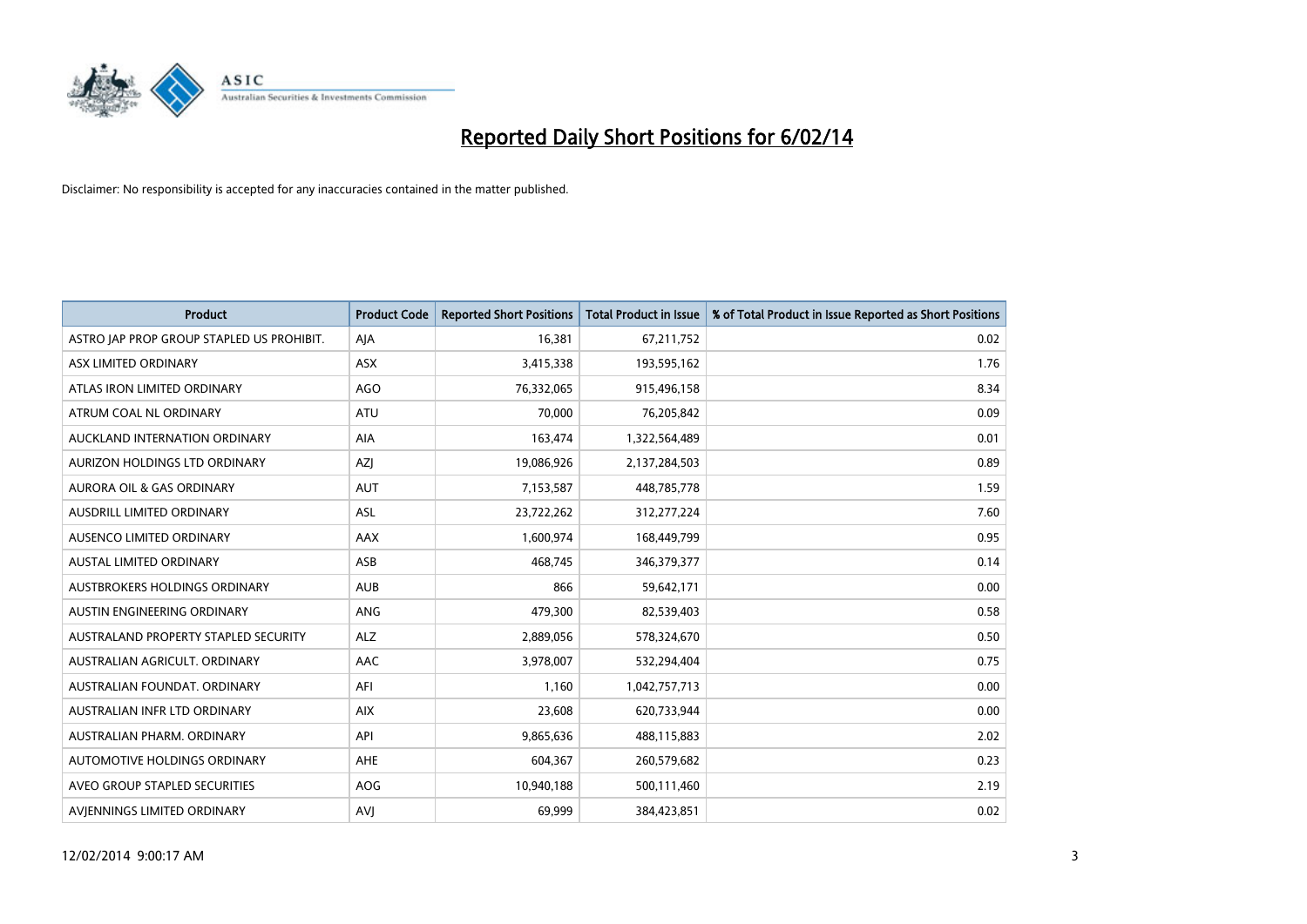

| <b>Product</b>                                | <b>Product Code</b> | <b>Reported Short Positions</b> | <b>Total Product in Issue</b> | % of Total Product in Issue Reported as Short Positions |
|-----------------------------------------------|---------------------|---------------------------------|-------------------------------|---------------------------------------------------------|
| AWE LIMITED ORDINARY                          | <b>AWE</b>          | 1,505,591                       | 522,696,385                   | 0.29                                                    |
| AZONTO PET LTD ORDINARY                       | APY                 | 41                              | 1,155,765,100                 | 0.00                                                    |
| <b>BANDANNA ENERGY ORDINARY</b>               | <b>BND</b>          | 21,941,282                      | 528,481,199                   | 4.15                                                    |
| BANK OF QUEENSLAND. ORDINARY                  | <b>BOO</b>          | 3,530,284                       | 322,566,581                   | 1.09                                                    |
| <b>BANNERMAN RESOURCES ORDINARY</b>           | <b>BMN</b>          | 603,598                         | 322,885,298                   | 0.19                                                    |
| <b>BASE RES LIMITED ORDINARY</b>              | <b>BSE</b>          | 6,789,998                       | 561,840,029                   | 1.21                                                    |
| <b>BATHURST RES LTD. ORDINARY</b>             | <b>BRL</b>          | 19,172,556                      | 821,457,725                   | 2.33                                                    |
| BC IRON LIMITED ORDINARY                      | <b>BCI</b>          | 358,629                         | 123,928,630                   | 0.29                                                    |
| BEACH ENERGY LIMITED ORDINARY                 | <b>BPT</b>          | 18,642,963                      | 1,278,348,742                 | 1.46                                                    |
| BEADELL RESOURCE LTD ORDINARY                 | <b>BDR</b>          | 40,747,956                      | 790,727,280                   | 5.15                                                    |
| BEGA CHEESE LTD ORDINARY                      | <b>BGA</b>          | 238,327                         | 152,245,802                   | 0.16                                                    |
| BENDIGO AND ADELAIDE ORDINARY                 | <b>BEN</b>          | 11,774,449                      | 410,010,013                   | 2.87                                                    |
| BENTHAM IMF LTD ORDINARY                      | <b>IMF</b>          | 3,526,678                       | 164,380,143                   | 2.15                                                    |
| BERKELEY RESOURCES ORDINARY                   | <b>BKY</b>          | 150,544                         | 180,361,323                   | 0.08                                                    |
| BETASHARES ASX RES ETF UNITS                  | <b>ORE</b>          | 809,000                         | 3,020,814                     | 26.78                                                   |
| <b>BHP BILLITON LIMITED ORDINARY</b>          | <b>BHP</b>          | 7,685,626                       | 3,211,691,105                 | 0.24                                                    |
| <b>BILLABONG ORDINARY</b>                     | <b>BBG</b>          | 11,515,128                      | 480,730,006                   | 2.40                                                    |
| <b>BLACKMORES LIMITED ORDINARY</b>            | <b>BKL</b>          | 13,877                          | 17,046,024                    | 0.08                                                    |
| <b>BLACKTHORN RESOURCES ORD US PROHIBITED</b> | <b>BTR</b>          | 631,543                         | 164,285,950                   | 0.38                                                    |
| BLUESCOPE STEEL LTD ORDINARY                  | <b>BSL</b>          | 5,970,950                       | 558,733,728                   | 1.07                                                    |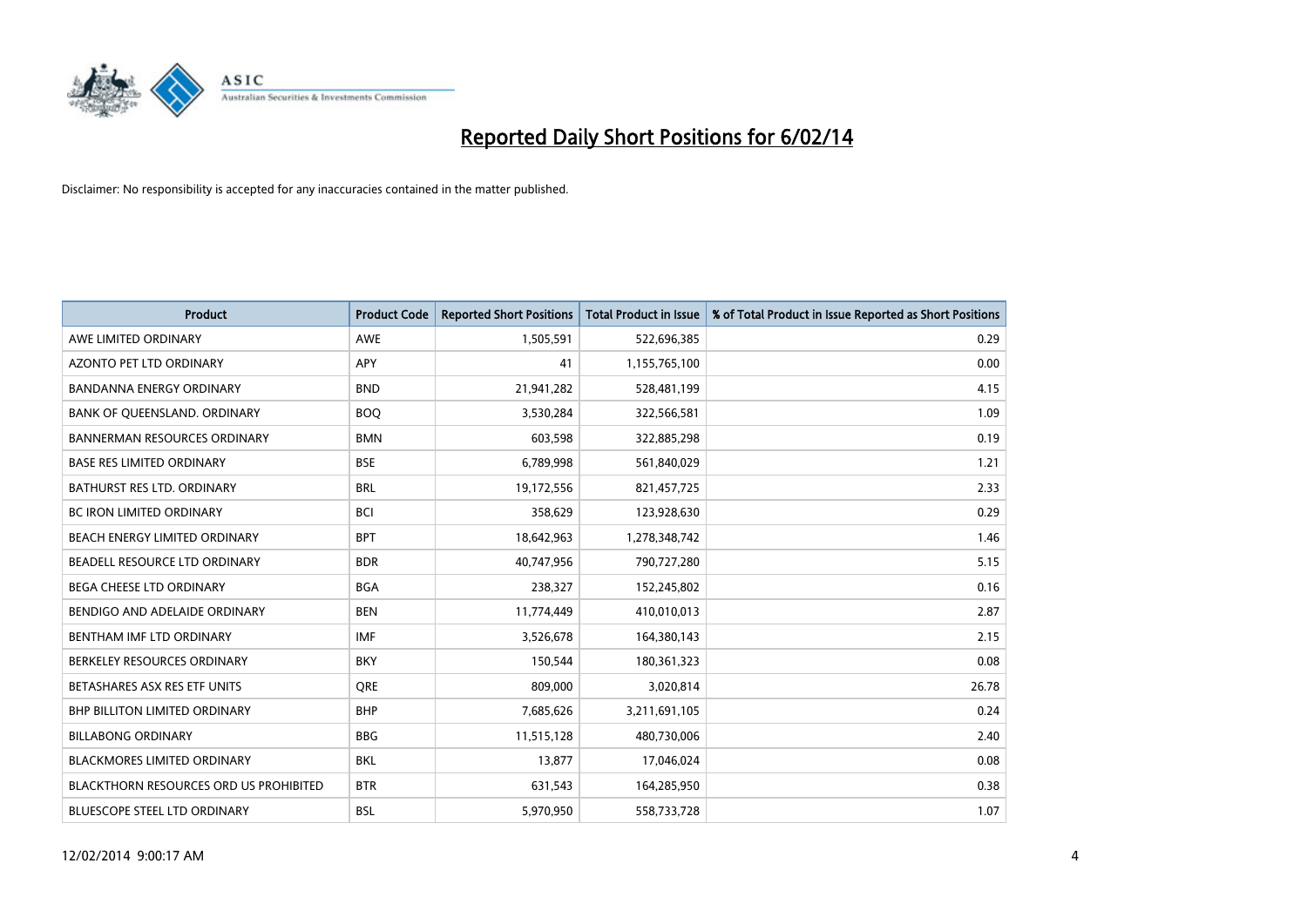

| <b>Product</b>                     | <b>Product Code</b> | <b>Reported Short Positions</b> | <b>Total Product in Issue</b> | % of Total Product in Issue Reported as Short Positions |
|------------------------------------|---------------------|---------------------------------|-------------------------------|---------------------------------------------------------|
| <b>BOART LONGYEAR ORDINARY</b>     | <b>BLY</b>          | 32,111,909                      | 461,163,412                   | 6.96                                                    |
| <b>BOOM LOGISTICS ORDINARY</b>     | <b>BOL</b>          | 249,999                         | 474,868,764                   | 0.05                                                    |
| <b>BORAL LIMITED, ORDINARY</b>     | <b>BLD</b>          | 42,302,028                      | 778,739,826                   | 5.43                                                    |
| <b>BRADKEN LIMITED ORDINARY</b>    | <b>BKN</b>          | 18,055,982                      | 169,240,662                   | 10.67                                                   |
| <b>BRAMBLES LIMITED ORDINARY</b>   | <b>BXB</b>          | 1,730,477                       | 1,561,910,558                 | 0.11                                                    |
| <b>BREVILLE GROUP LTD ORDINARY</b> | <b>BRG</b>          | 3,161,296                       | 130,095,322                   | 2.43                                                    |
| <b>BRICKWORKS LIMITED ORDINARY</b> | <b>BKW</b>          | 84,772                          | 148,038,996                   | 0.06                                                    |
| BT INVESTMENT MNGMNT ORDINARY      | <b>BTT</b>          | 136,631                         | 282,727,073                   | 0.05                                                    |
| <b>BURU ENERGY ORDINARY</b>        | <b>BRU</b>          | 14,708,424                      | 298,505,530                   | 4.93                                                    |
| <b>BWP TRUST ORDINARY UNITS</b>    | <b>BWP</b>          | 4,551,440                       | 627,165,919                   | 0.73                                                    |
| CABCHARGE AUSTRALIA ORDINARY       | CAB                 | 13,404,004                      | 120,430,683                   | 11.13                                                   |
| CALTEX AUSTRALIA ORDINARY          | <b>CTX</b>          | 1,873,901                       | 270,000,000                   | 0.69                                                    |
| CAPE LAMBERT RES LTD ORDINARY      | <b>CFE</b>          | 19,764                          | 667,938,887                   | 0.00                                                    |
| <b>CARDNO LIMITED ORDINARY</b>     | CDD                 | 7,519,361                       | 146,779,250                   | 5.12                                                    |
| CARNARVON PETROLEUM ORDINARY       | <b>CVN</b>          | 12,220                          | 986,565,952                   | 0.00                                                    |
| CARSALES.COM LTD ORDINARY          | <b>CRZ</b>          | 6,186,064                       | 237,773,965                   | 2.60                                                    |
| CASH CONVERTERS ORDINARY           | CCV                 | 7,772,730                       | 426,302,767                   | 1.82                                                    |
| CEDAR WOODS PROP. ORDINARY         | <b>CWP</b>          | 62,782                          | 73,732,683                    | 0.09                                                    |
| CENTRAL PETROLEUM ORDINARY         | <b>CTP</b>          | 452,715                         | 309,219,473                   | 0.15                                                    |
| CERAMIC FUEL CELLS ORDINARY        | <b>CFU</b>          | 390                             | 1,751,724,324                 | 0.00                                                    |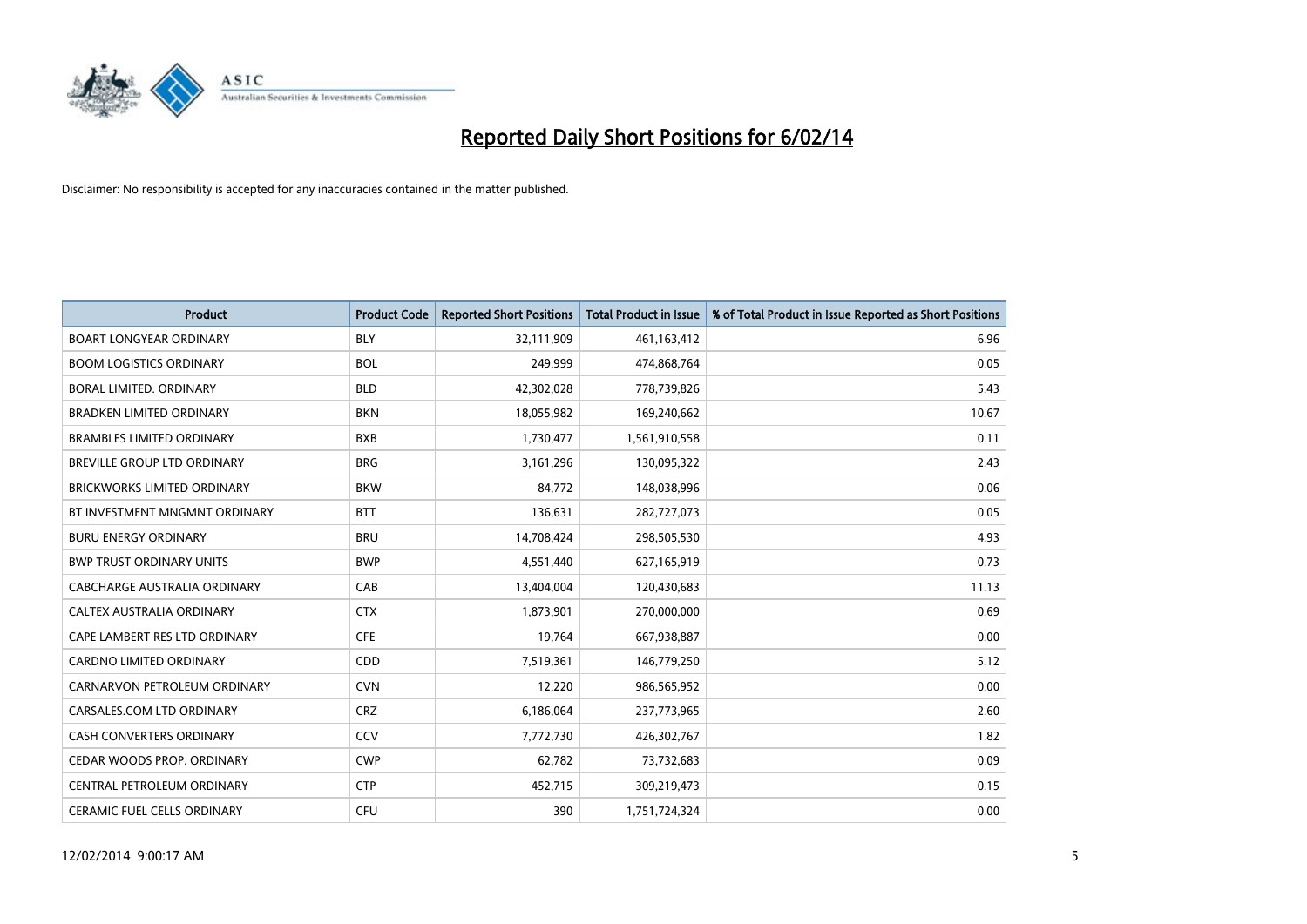

| <b>Product</b>                          | <b>Product Code</b> | <b>Reported Short Positions</b> | <b>Total Product in Issue</b> | % of Total Product in Issue Reported as Short Positions |
|-----------------------------------------|---------------------|---------------------------------|-------------------------------|---------------------------------------------------------|
| CFS RETAIL TRUST GRP STAPLED SECURITIES | <b>CFX</b>          | 52,369,407                      | 3,018,050,810                 | 1.74                                                    |
| CHALLENGER DIV.PRO. STAPLED UNITS       | <b>CDI</b>          | 179,181                         | 214,101,013                   | 0.08                                                    |
| <b>CHALLENGER LIMITED ORDINARY</b>      | <b>CGF</b>          | 821,939                         | 530,862,585                   | 0.15                                                    |
| CHARTER HALL GROUP STAPLED US PROHIBIT. | <b>CHC</b>          | 710,115                         | 309,358,198                   | 0.23                                                    |
| <b>CHARTER HALL RETAIL UNITS</b>        | <b>COR</b>          | 10,348,279                      | 362,896,512                   | 2.85                                                    |
| <b>CHORUS LIMITED ORDINARY</b>          | <b>CNU</b>          | 184,968                         | 396,369,767                   | 0.05                                                    |
| CITIGOLD CORP LTD ORDINARY              | <b>CTO</b>          | 153,427                         | 1,495,764,906                 | 0.01                                                    |
| <b>CLEAN SEAS TUNA ORDINARY</b>         | <b>CSS</b>          | 1,500                           | 1,105,282,736                 | 0.00                                                    |
| COAL OF AFRICA LTD ORDINARY             | <b>CZA</b>          | 426                             | 1,048,368,613                 | 0.00                                                    |
| <b>COALSPUR MINES LTD ORDINARY</b>      | <b>CPL</b>          | 7,227,148                       | 641,394,435                   | 1.13                                                    |
| <b>COBAR CONSOLIDATED ORDINARY</b>      | CCU                 | 100,000                         | 329,646,728                   | 0.03                                                    |
| COCA-COLA AMATIL ORDINARY               | <b>CCL</b>          | 16,368,979                      | 763,590,249                   | 2.14                                                    |
| <b>COCHLEAR LIMITED ORDINARY</b>        | <b>COH</b>          | 8,539,876                       | 57,062,020                    | 14.97                                                   |
| <b>COCKATOO COAL ORDINARY</b>           | <b>COK</b>          | 167,987                         | 4,458,357,900                 | 0.00                                                    |
| CODAN LIMITED ORDINARY                  | <b>CDA</b>          | 434,157                         | 176,969,924                   | 0.25                                                    |
| <b>COFFEY INTERNATIONAL ORDINARY</b>    | <b>COF</b>          | 18,921                          | 255,833,165                   | 0.01                                                    |
| <b>COKAL LTD ORDINARY</b>               | <b>CKA</b>          | 13,650                          | 471,103,926                   | 0.00                                                    |
| <b>COLLECTION HOUSE ORDINARY</b>        | <b>CLH</b>          | 1,590,430                       | 128,969,148                   | 1.23                                                    |
| COMMONWEALTH BANK, ORDINARY             | <b>CBA</b>          | 13,311,526                      | 1,611,928,836                 | 0.83                                                    |
| COMMONWEALTH PROP ORDINARY UNITS        | <b>CPA</b>          | 9,567,258                       | 2,347,003,413                 | 0.41                                                    |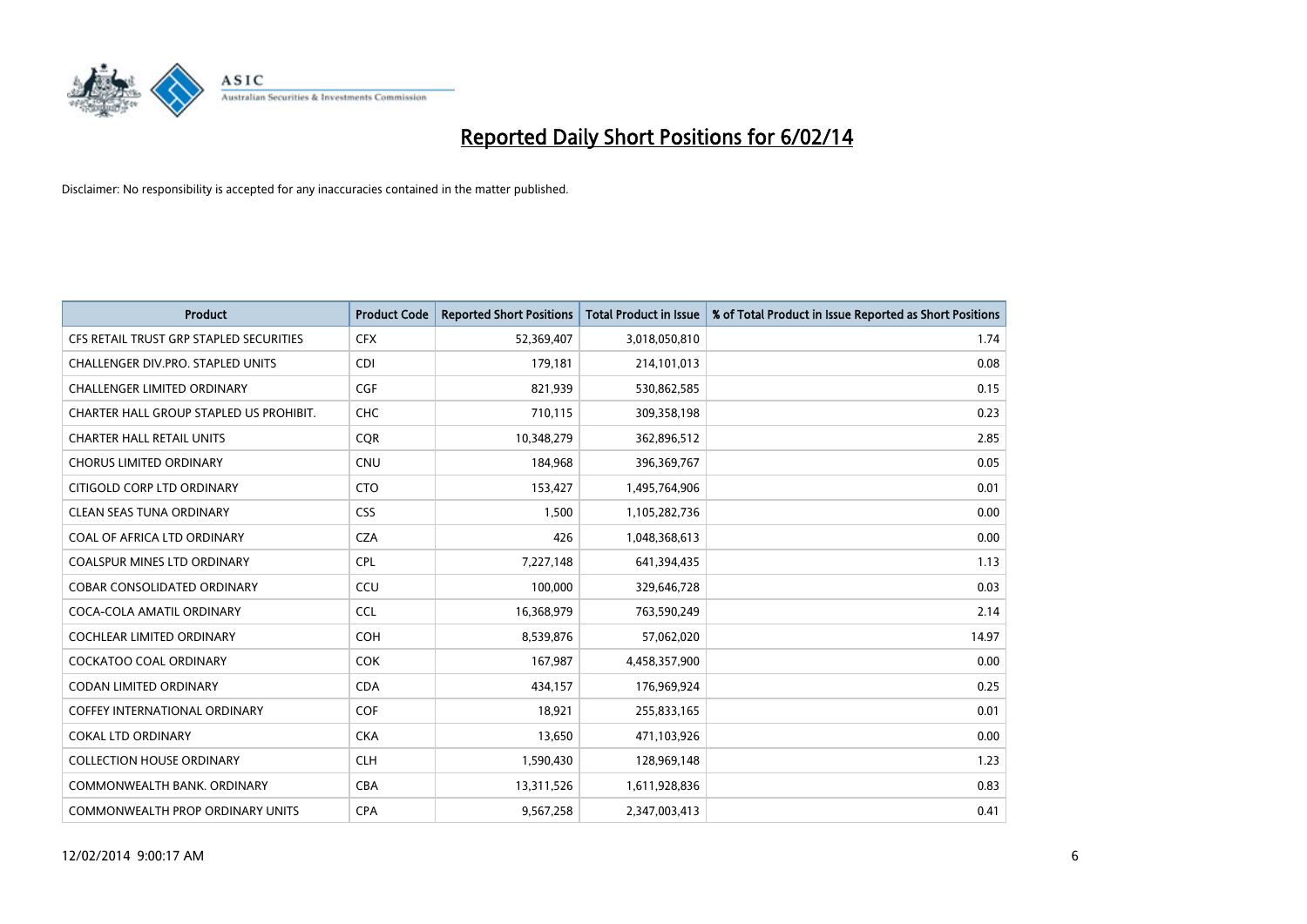

| <b>Product</b>                          | <b>Product Code</b> | <b>Reported Short Positions</b> | <b>Total Product in Issue</b> | % of Total Product in Issue Reported as Short Positions |
|-----------------------------------------|---------------------|---------------------------------|-------------------------------|---------------------------------------------------------|
| <b>COMPASS RESOURCES ORDINARY</b>       | <b>CMR</b>          | 7,472                           | 1,403,744,100                 | 0.00                                                    |
| COMPUTERSHARE LTD ORDINARY              | <b>CPU</b>          | 10,696,405                      | 556,203,079                   | 1.92                                                    |
| <b>COOPER ENERGY LTD ORDINARY</b>       | <b>COE</b>          | 51,381                          | 329,235,509                   | 0.02                                                    |
| CORP TRAVEL LIMITED ORDINARY            | <b>CTD</b>          | 41,985                          | 89,890,762                    | 0.05                                                    |
| <b>COVER-MORE GRP LTD ORDINARY</b>      | <b>CVO</b>          | 1,133,000                       | 317,750,000                   | 0.36                                                    |
| <b>CREDIT CORP GROUP ORDINARY</b>       | <b>CCP</b>          | 128,449                         | 46,131,882                    | 0.28                                                    |
| <b>CROMWELL PROP STAPLED SECURITIES</b> | <b>CMW</b>          | 18,811,378                      | 1,721,483,143                 | 1.09                                                    |
| <b>CROWE HORWATH AUS ORDINARY</b>       | <b>CRH</b>          | 629,177                         | 273,005,429                   | 0.23                                                    |
| CROWN RESORTS LTD ORDINARY              | <b>CWN</b>          | 1,766,681                       | 728,394,185                   | 0.24                                                    |
| <b>CSG LIMITED ORDINARY</b>             | <b>CSV</b>          | 47,275                          | 278,973,075                   | 0.02                                                    |
| <b>CSL LIMITED ORDINARY</b>             | <b>CSL</b>          | 1,335,120                       | 484,113,980                   | 0.28                                                    |
| <b>CSR LIMITED ORDINARY</b>             | <b>CSR</b>          | 19,295,220                      | 506,000,315                   | 3.81                                                    |
| <b>CUDECO LIMITED ORDINARY</b>          | CDU                 | 8,092,263                       | 234,013,408                   | 3.46                                                    |
| DART ENERGY LTD ORDINARY                | <b>DTE</b>          | 4,675,268                       | 1,108,752,733                 | 0.42                                                    |
| DATA#3 LIMITED ORDINARY                 | <b>DTL</b>          | 612,385                         | 153,974,950                   | 0.40                                                    |
| DAVID JONES LIMITED ORDINARY            | <b>DIS</b>          | 33,524,648                      | 537,137,845                   | 6.24                                                    |
| DECMIL GROUP LIMITED ORDINARY           | <b>DCG</b>          | 2,593,177                       | 168,657,794                   | 1.54                                                    |
| DEEP YELLOW LIMITED ORDINARY            | <b>DYL</b>          | 10,002                          | 1,612,657,567                 | 0.00                                                    |
| DEVINE LIMITED ORDINARY                 | <b>DVN</b>          | 15,501                          | 158,730,556                   | 0.01                                                    |
| DEXUS PROPERTY GROUP STAPLED UNITS      | <b>DXS</b>          | 47,588,485                      | 4,628,228,426                 | 1.03                                                    |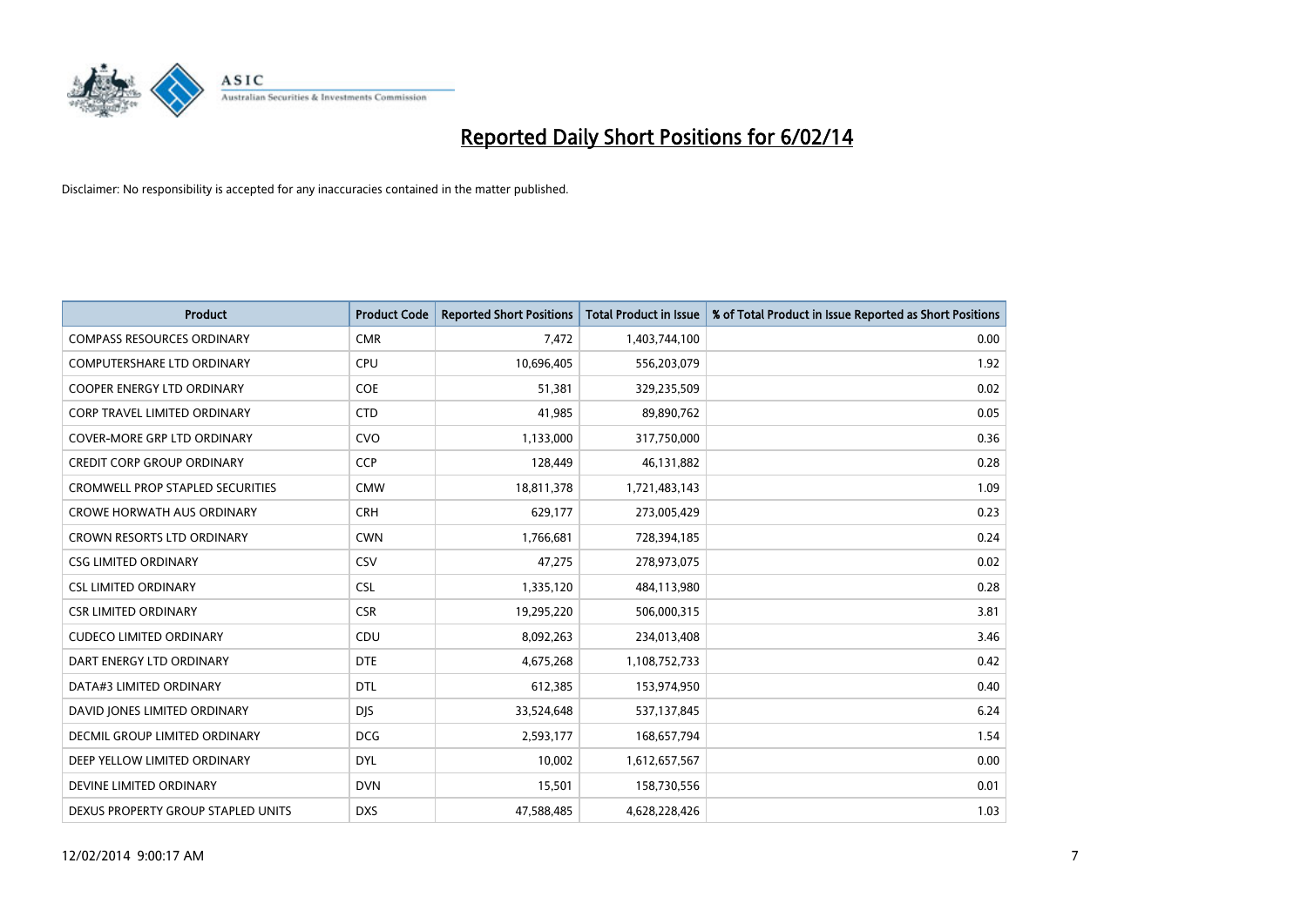

| <b>Product</b>                       | <b>Product Code</b> | <b>Reported Short Positions</b> | <b>Total Product in Issue</b> | % of Total Product in Issue Reported as Short Positions |
|--------------------------------------|---------------------|---------------------------------|-------------------------------|---------------------------------------------------------|
| DICK SMITH HLDGS ORDINARY            | <b>DSH</b>          | 5,758,629                       | 236,511,364                   | 2.43                                                    |
| DISCOVERY METALS LTD ORDINARY        | <b>DML</b>          | 5,786,070                       | 560,034,418                   | 1.03                                                    |
| DOMINO PIZZA ENTERPR ORDINARY        | <b>DMP</b>          | 1,833,494                       | 85,915,713                    | 2.13                                                    |
| DONACO INTERNATIONAL ORDINARY        | <b>DNA</b>          | 322,964                         | 401,051,771                   | 0.08                                                    |
| DORAY MINERALS LTD ORDINARY          | <b>DRM</b>          | 10,000                          | 141,891,768                   | 0.01                                                    |
| DOWNER EDI LIMITED ORDINARY          | <b>DOW</b>          | 15,918,852                      | 434,734,970                   | 3.66                                                    |
| DRAGON MINING LTD ORDINARY           | <b>DRA</b>          | 50,000                          | 88,840,613                    | 0.06                                                    |
| DRILLSEARCH ENERGY ORDINARY          | <b>DLS</b>          | 11,039,864                      | 432,965,895                   | 2.55                                                    |
| DUET GROUP STAPLED US PROHIBIT.      | <b>DUE</b>          | 10,977,547                      | 1,286,215,139                 | 0.85                                                    |
| DULUXGROUP LIMITED ORDINARY          | <b>DLX</b>          | 632,517                         | 381,093,950                   | 0.17                                                    |
| DWS LTD ORDINARY                     | <b>DWS</b>          | 585,795                         | 132,362,763                   | 0.44                                                    |
| ECHO ENTERTAINMENT ORDINARY          | <b>EGP</b>          | 17,427,751                      | 825,672,730                   | 2.11                                                    |
| <b>ELDERS LIMITED ORDINARY</b>       | <b>ELD</b>          | 19,697,936                      | 455,013,329                   | 4.33                                                    |
| ELEMENTAL MINERALS ORDINARY          | <b>ELM</b>          | 176,299                         | 303,263,391                   | 0.06                                                    |
| <b>EMECO HOLDINGS ORDINARY</b>       | <b>EHL</b>          | 10,905,079                      | 599,675,707                   | 1.82                                                    |
| ENDEAVOUR MIN CORP CDI 1:1           | <b>EVR</b>          | 110,775                         | 82,053,013                    | 0.14                                                    |
| ENERGY RESOURCES ORDINARY 'A'        | ERA                 | 11,633,130                      | 517,725,062                   | 2.25                                                    |
| <b>ENERGY WORLD CORPOR. ORDINARY</b> | <b>EWC</b>          | 59,483,348                      | 1,734,166,672                 | 3.43                                                    |
| <b>ENVESTRA LIMITED ORDINARY</b>     | <b>ENV</b>          | 2,239,357                       | 1,796,808,474                 | 0.12                                                    |
| EQUATORIAL RES LTD ORDINARY          | EQX                 | 9                               | 122,185,353                   | 0.00                                                    |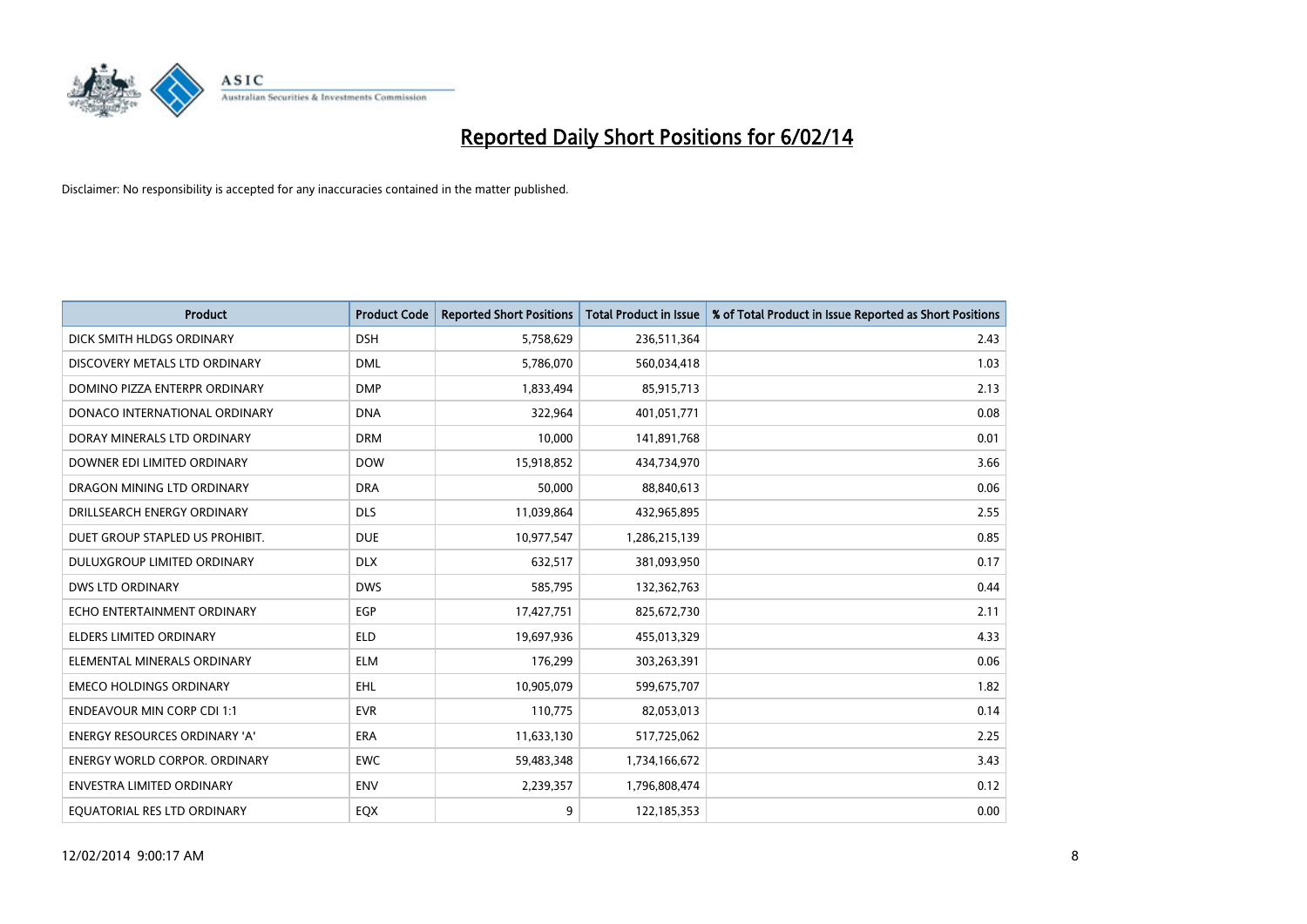

| <b>Product</b>                         | <b>Product Code</b> | <b>Reported Short Positions</b> | <b>Total Product in Issue</b> | % of Total Product in Issue Reported as Short Positions |
|----------------------------------------|---------------------|---------------------------------|-------------------------------|---------------------------------------------------------|
| ERM POWER LIMITED ORDINARY             | EPW                 | 772,555                         | 238,714,606                   | 0.32                                                    |
| ESERVGLOBAL LIMITED ORDINARY           | <b>ESV</b>          | 5,527,772                       | 253,545,997                   | 2.18                                                    |
| ETHANE PIPELINE STAPLED SECURITIES     | <b>EPX</b>          | 10,000                          | 69,302,275                    | 0.01                                                    |
| EVOLUTION MINING LTD ORDINARY          | <b>EVN</b>          | 22,927,411                      | 708,652,367                   | 3.24                                                    |
| FAIRFAX MEDIA LTD ORDINARY             | <b>FXI</b>          | 251,724,818                     | 2,351,955,725                 | 10.70                                                   |
| <b>FANTASTIC HOLDINGS ORDINARY</b>     | FAN                 | 20,787                          | 103,068,398                   | 0.02                                                    |
| <b>FAR LTD ORDINARY</b>                | <b>FAR</b>          | 24,225,783                      | 2,499,846,742                 | 0.97                                                    |
| FEDERATION CNTRES ORD/UNIT STAPLED SEC | <b>FDC</b>          | 6,298,815                       | 1,427,641,565                 | 0.44                                                    |
| FISHER & PAYKEL H. ORDINARY            | <b>FPH</b>          | 1,752,449                       | 550,770,279                   | 0.32                                                    |
| FLEETWOOD CORP ORDINARY                | <b>FWD</b>          | 2,225,958                       | 60,522,619                    | 3.68                                                    |
| FLETCHER BUILDING ORDINARY             | <b>FBU</b>          | 1,550,535                       | 687,854,788                   | 0.23                                                    |
| FLEXIGROUP LIMITED ORDINARY            | FXL                 | 1,143,008                       | 304,096,060                   | 0.38                                                    |
| FLIGHT CENTRE TRAVEL ORDINARY          | <b>FLT</b>          | 4,838,951                       | 100,543,059                   | 4.81                                                    |
| <b>FLINDERS MINES LTD ORDINARY</b>     | <b>FMS</b>          | 4,301,337                       | 1,826,716,748                 | 0.24                                                    |
| <b>FOCUS MINERALS LTD ORDINARY</b>     | <b>FML</b>          | 10,190,806                      | 9,137,375,877                 | 0.11                                                    |
| FONTERRA SHARE FUND ORDINARY UNITS     | <b>FSF</b>          | 13,762                          | 106,414,814                   | 0.01                                                    |
| FORGE GROUP LIMITED ORDINARY           | FGE                 | 4,100,876                       | 86,169,014                    | 4.76                                                    |
| FORTESCUE METALS GRP ORDINARY          | <b>FMG</b>          | 181,322,404                     | 3,113,798,151                 | 5.82                                                    |
| <b>G.U.D. HOLDINGS ORDINARY</b>        | GUD                 | 5,735,011                       | 71,241,319                    | 8.05                                                    |
| <b>G8 EDUCATION LIMITED ORDINARY</b>   | <b>GEM</b>          | 2,651,061                       | 301,705,105                   | 0.88                                                    |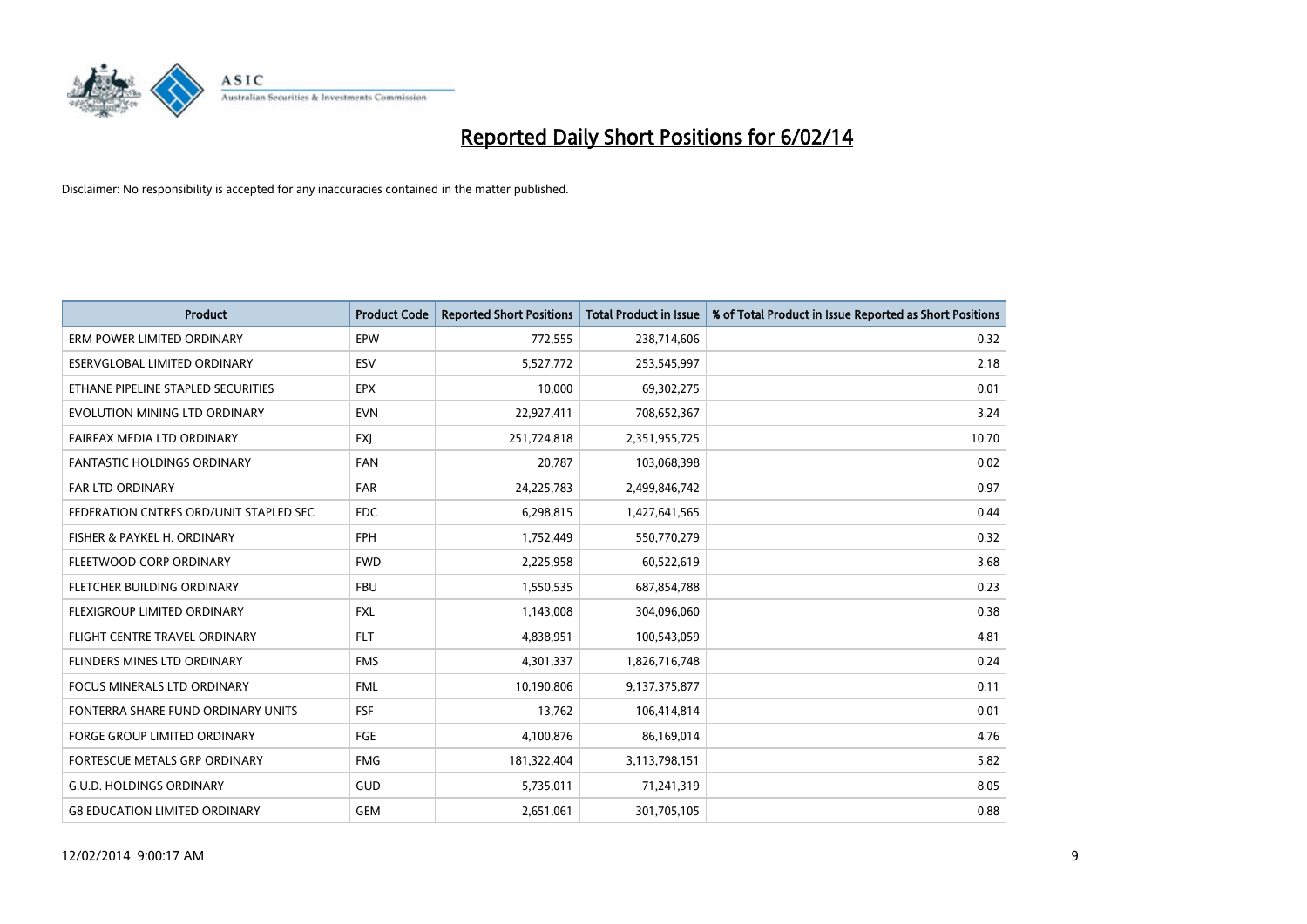

| <b>Product</b>                                   | <b>Product Code</b> | <b>Reported Short Positions</b> | <b>Total Product in Issue</b> | % of Total Product in Issue Reported as Short Positions |
|--------------------------------------------------|---------------------|---------------------------------|-------------------------------|---------------------------------------------------------|
| <b>GALAXY RESOURCES ORDINARY</b>                 | <b>GXY</b>          | 343,457                         | 1,027,073,389                 | 0.03                                                    |
| <b>GBST HOLDINGS ORDINARY</b>                    | <b>GBT</b>          | 13,163                          | 66,561,725                    | 0.02                                                    |
| <b>GDI PROPERTY GRP STAPLED SECURITIES</b>       | <b>GDI</b>          | 470,523                         | 567,575,025                   | 0.08                                                    |
| <b>GENETIC TECHNOLOGIES ORDINARY</b>             | <b>GTG</b>          | 327,000                         | 597,926,082                   | 0.05                                                    |
| <b>GEODYNAMICS LIMITED ORDINARY</b>              | GDY                 | 850                             | 406,452,608                   | 0.00                                                    |
| GI DYNAMICS, INC CDI US PROHIBITED               | GID                 | 120,000                         | 393,043,620                   | 0.03                                                    |
| <b>GINDALBIE METALS LTD ORDINARY</b>             | <b>GBG</b>          | 46,207,427                      | 1,493,660,842                 | 3.09                                                    |
| <b>GOODMAN FIELDER, ORDINARY</b>                 | GFF                 | 44,145,800                      | 1,955,559,207                 | 2.26                                                    |
| <b>GOODMAN GROUP STAPLED</b>                     | <b>GMG</b>          | 5,851,001                       | 1,718,742,809                 | 0.34                                                    |
| <b>GPT GROUP STAPLED SEC.</b>                    | GPT                 | 6,407,095                       | 1,694,888,638                 | 0.38                                                    |
| <b>GRAINCORP LIMITED A CLASS ORDINARY</b>        | <b>GNC</b>          | 634,156                         | 228,855,628                   | 0.28                                                    |
| <b>GRANGE RESOURCES, ORDINARY</b>                | <b>GRR</b>          | 4,860,347                       | 1,157,097,869                 | 0.42                                                    |
| <b>GREENCROSS LIMITED ORDINARY</b>               | GXL                 | 98,200                          | 90,257,087                    | 0.11                                                    |
| <b>GREENLAND MIN EN LTD ORDINARY</b>             | GGG                 | 3,073,310                       | 574,572,911                   | 0.53                                                    |
| <b>GROWTHPOINT PROPERTY ORD/UNIT STAPLED SEC</b> | GOZ                 | 7,748                           | 475,705,269                   | 0.00                                                    |
| <b>GRYPHON MINERALS LTD ORDINARY</b>             | GRY                 | 4,852,105                       | 400,797,615                   | 1.21                                                    |
| <b>GUILDFORD COAL LTD ORDINARY</b>               | <b>GUF</b>          | 242,747                         | 655,046,899                   | 0.04                                                    |
| <b>GUINNESS PEAT GROUP. CDI 1:1</b>              | <b>GPG</b>          | 81,925                          | 187,775,054                   | 0.04                                                    |
| <b>GWA GROUP LTD ORDINARY</b>                    | <b>GWA</b>          | 12,553,207                      | 306,533,770                   | 4.10                                                    |
| <b>HARVEY NORMAN ORDINARY</b>                    | <b>HVN</b>          | 68,110,024                      | 1,062,316,784                 | 6.41                                                    |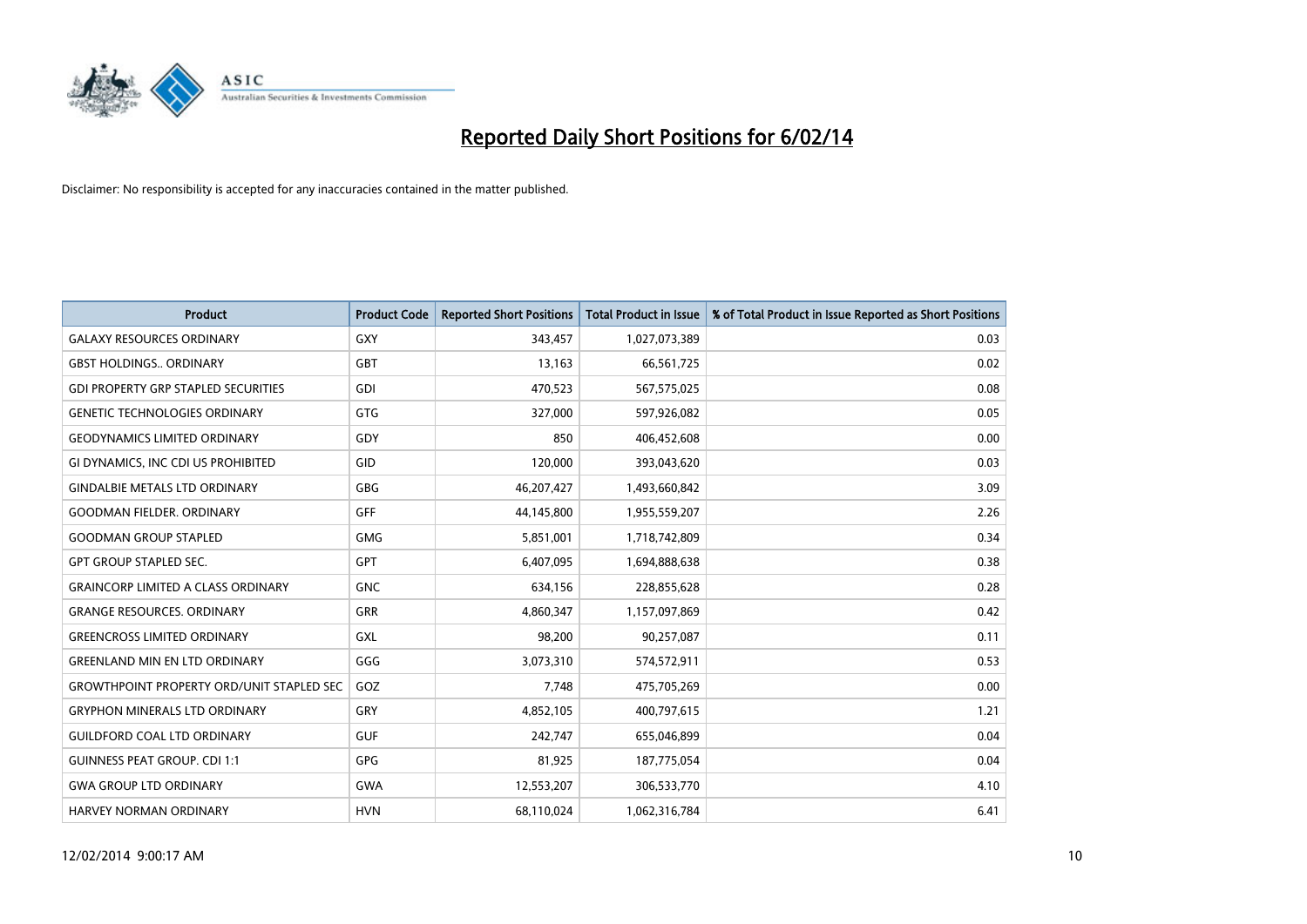

| <b>Product</b>                                | <b>Product Code</b> | <b>Reported Short Positions</b> | <b>Total Product in Issue</b> | % of Total Product in Issue Reported as Short Positions |
|-----------------------------------------------|---------------------|---------------------------------|-------------------------------|---------------------------------------------------------|
| <b>HENDERSON GROUP CDI 1:1</b>                | <b>HGG</b>          | 756,703                         | 664,031,107                   | 0.11                                                    |
| HFA HOLDINGS LIMITED ORDINARY                 | <b>HFA</b>          | 3,863                           | 118,738,157                   | 0.00                                                    |
| <b>HIGHLANDS PACIFIC ORDINARY</b>             | <b>HIG</b>          | 10,001                          | 853,777,764                   | 0.00                                                    |
| HILLGROVE RES LTD ORDINARY                    | <b>HGO</b>          | 380,118                         | 1,179,889,221                 | 0.03                                                    |
| <b>HILLS LTD ORDINARY</b>                     | <b>HIL</b>          | 506,043                         | 236,619,450                   | 0.21                                                    |
| HORIZON OIL LIMITED ORDINARY                  | <b>HZN</b>          | 83,594,420                      | 1,301,147,932                 | 6.42                                                    |
| HOT CHILI LTD ORDINARY                        | <b>HCH</b>          | 10.000                          | 347,732,196                   | 0.00                                                    |
| <b>ICON ENERGY LIMITED ORDINARY</b>           | <b>ICN</b>          | 2,926                           | 615,774,351                   | 0.00                                                    |
| <b>IINET LIMITED ORDINARY</b>                 | <b>IIN</b>          | 554,533                         | 161,238,847                   | 0.34                                                    |
| <b>ILUKA RESOURCES ORDINARY</b>               | ILU                 | 39,953,313                      | 418,700,517                   | 9.54                                                    |
| <b>IMDEX LIMITED ORDINARY</b>                 | <b>IMD</b>          | 3,969,820                       | 210,473,188                   | 1.89                                                    |
| <b>INCITEC PIVOT ORDINARY</b>                 | IPL                 | 19,060,472                      | 1,644,919,097                 | 1.16                                                    |
| <b>INDEPENDENCE GROUP ORDINARY</b>            | <b>IGO</b>          | 5,129,576                       | 233,323,905                   | 2.20                                                    |
| <b>INDOPHIL RESOURCES ORDINARY</b>            | <b>IRN</b>          | 316,522                         | 1,203,146,194                 | 0.03                                                    |
| <b>INFIGEN ENERGY STAPLED SECURITIES</b>      | <b>IFN</b>          | 3,137,089                       | 764,993,434                   | 0.41                                                    |
| <b>INFOMEDIA LTD ORDINARY</b>                 | <b>IFM</b>          | 149,309                         | 304,953,155                   | 0.05                                                    |
| <b>INGENIA GROUP STAPLED SECURITIES</b>       | <b>INA</b>          | 129,548                         | 676,240,232                   | 0.02                                                    |
| <b>INSURANCE AUSTRALIA ORDINARY</b>           | IAG                 | 9,372,272                       | 2,341,618,048                 | 0.40                                                    |
| <b>INTREPID MINES ORDINARY</b>                | <b>IAU</b>          | 17,192,779                      | 556,511,361                   | 3.09                                                    |
| <b>INVESTA OFFICE FUND STAPLED SECURITIES</b> | <b>IOF</b>          | 538,725                         | 614,047,458                   | 0.09                                                    |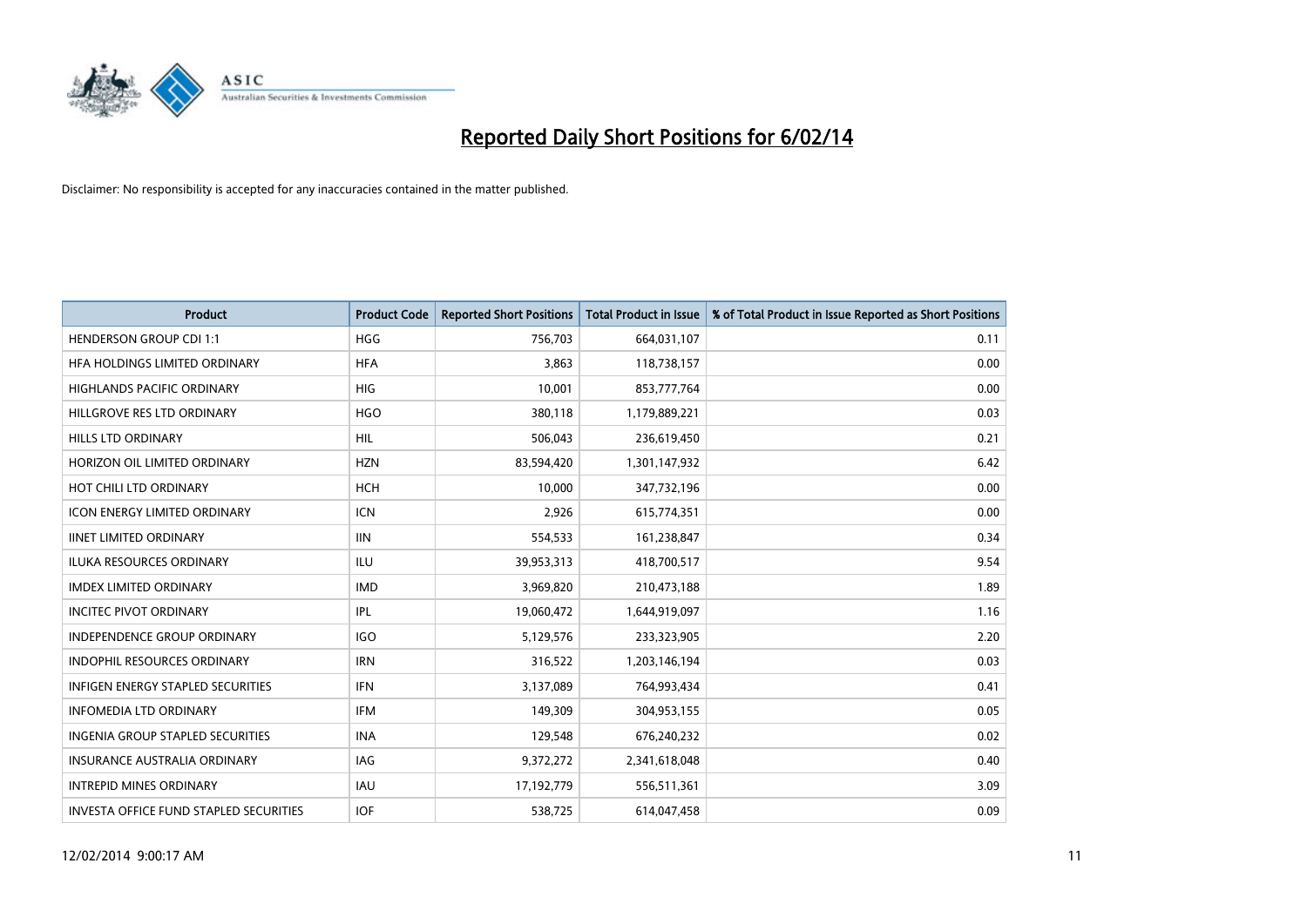

| <b>Product</b>                           | <b>Product Code</b> | <b>Reported Short Positions</b> | <b>Total Product in Issue</b> | % of Total Product in Issue Reported as Short Positions |
|------------------------------------------|---------------------|---------------------------------|-------------------------------|---------------------------------------------------------|
| <b>INVOCARE LIMITED ORDINARY</b>         | <b>IVC</b>          | 5,726,847                       | 110,030,298                   | 5.20                                                    |
| <b>IOOF HOLDINGS LTD ORDINARY</b>        | IFL                 | 1,951,068                       | 232,118,034                   | 0.84                                                    |
| <b>IRESS LIMITED ORDINARY</b>            | <b>IRE</b>          | 795,932                         | 158,585,126                   | 0.50                                                    |
| IRON ORE HOLDINGS ORDINARY               | <b>IOH</b>          | 26,197                          | 161,174,005                   | 0.02                                                    |
| <b>ISELECT LTD ORDINARY</b>              | <b>ISU</b>          | 346,267                         | 260,889,894                   | 0.13                                                    |
| <b>ISONEA LIMITED ORDINARY</b>           | <b>ISN</b>          | 2,000                           | 262,944,672                   | 0.00                                                    |
| JAMES HARDIE INDUST CHESS DEPOSITARY INT | <b>IHX</b>          | 4,958,924                       | 443,540,832                   | 1.12                                                    |
| <b>JB HI-FI LIMITED ORDINARY</b>         | <b>IBH</b>          | 12,527,987                      | 100,261,681                   | 12.50                                                   |
| <b>KAGARA LTD ORDINARY</b>               | KZL                 | 3,350,441                       | 798,953,117                   | 0.42                                                    |
| KAROON GAS AUSTRALIA ORDINARY            | <b>KAR</b>          | 5,910,346                       | 255,841,581                   | 2.31                                                    |
| KATHMANDU HOLD LTD ORDINARY              | <b>KMD</b>          | 393,341                         | 200,473,338                   | 0.20                                                    |
| <b>KBL MINING LIMITED ORDINARY</b>       | <b>KBL</b>          | 1,820                           | 393,535,629                   | 0.00                                                    |
| KINGSGATE CONSOLID. ORDINARY             | <b>KCN</b>          | 7,759,358                       | 164,154,349                   | 4.73                                                    |
| KINGSROSE MINING LTD ORDINARY            | <b>KRM</b>          | 557,349                         | 335,753,851                   | 0.17                                                    |
| LEIGHTON HOLDINGS ORDINARY               | LEI                 | 26,442,861                      | 337,235,188                   | 7.84                                                    |
| LEND LEASE GROUP UNIT/ORD STAPLED        | LLC                 | 6,610,895                       | 576,712,337                   | 1.15                                                    |
| LYCOPODIUM LIMITED ORDINARY              | <b>LYL</b>          | $\mathbf{1}$                    | 38,955,103                    | 0.00                                                    |
| LYNAS CORPORATION ORDINARY               | <b>LYC</b>          | 172,002,166                     | 1,961,160,594                 | 8.77                                                    |
| M2 GRP LTD ORDINARY                      | <b>MTU</b>          | 10,129,596                      | 179,384,685                   | 5.65                                                    |
| <b>MACA LIMITED ORDINARY</b>             | <b>MLD</b>          | 96,559                          | 176,476,373                   | 0.05                                                    |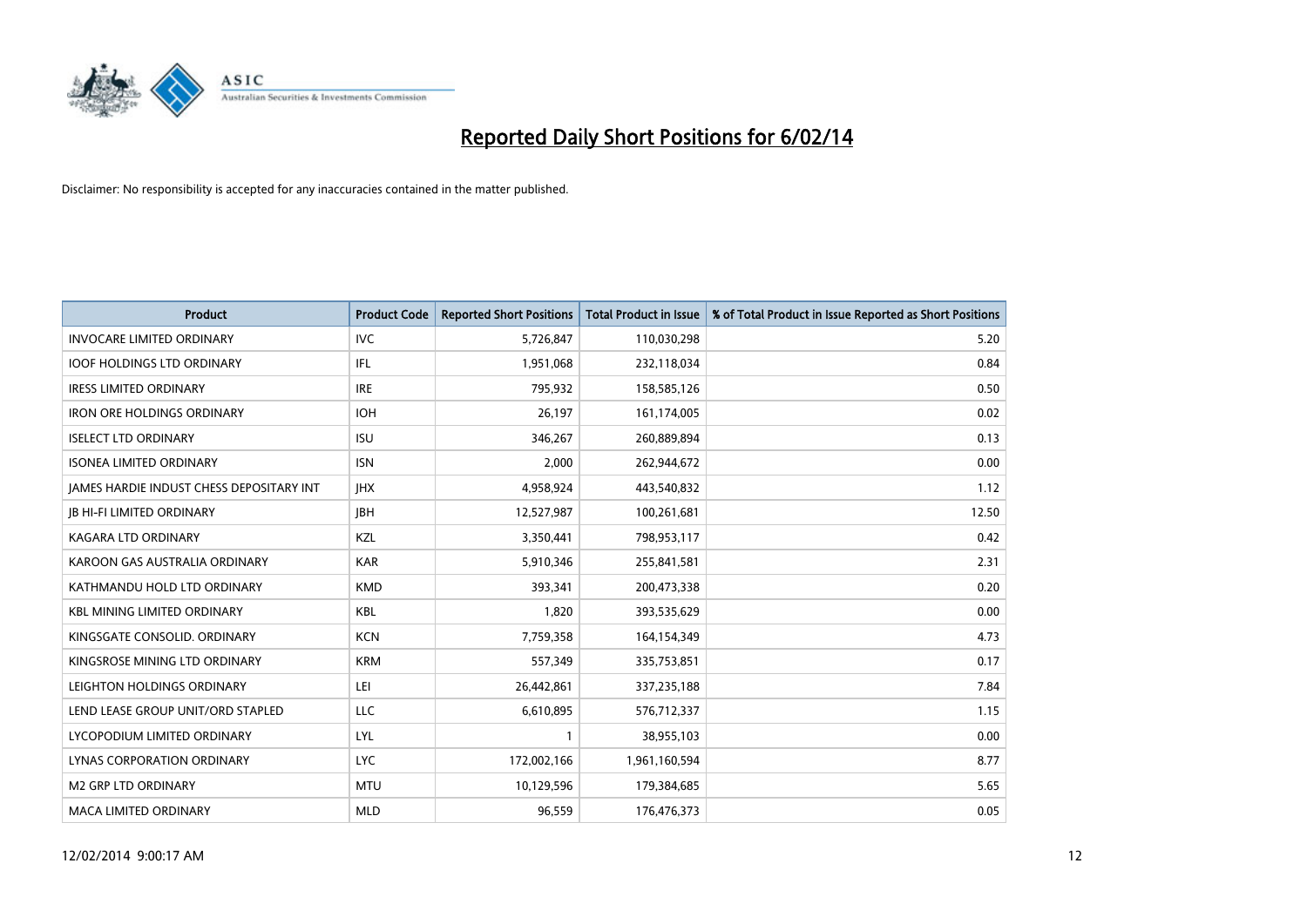

| <b>Product</b>                        | <b>Product Code</b> | <b>Reported Short Positions</b> | <b>Total Product in Issue</b> | % of Total Product in Issue Reported as Short Positions |
|---------------------------------------|---------------------|---------------------------------|-------------------------------|---------------------------------------------------------|
| <b>MACMAHON HOLDINGS ORDINARY</b>     | <b>MAH</b>          | 104,849                         | 1,261,699,966                 | 0.01                                                    |
| MACO ATLAS ROADS GRP ORDINARY STAPLED | <b>MQA</b>          | 12,241,206                      | 487,230,540                   | 2.51                                                    |
| MACQUARIE GROUP LTD ORDINARY          | MQG                 | 2,020,399                       | 321,061,961                   | 0.63                                                    |
| MAGELLAN FIN GRP LTD ORDINARY         | <b>MFG</b>          | 1,508,704                       | 155,830,849                   | 0.97                                                    |
| <b>MATRIX C &amp; E LTD ORDINARY</b>  | <b>MCE</b>          | 2,846,816                       | 94,555,428                    | 3.01                                                    |
| MAVERICK DRILLING ORDINARY            | <b>MAD</b>          | 7,857,271                       | 468,004,529                   | 1.68                                                    |
| <b>MAXITRANS INDUSTRIES ORDINARY</b>  | <b>MXI</b>          | 502,845                         | 183,993,392                   | 0.27                                                    |
| MAYNE PHARMA LTD ORDINARY             | <b>MYX</b>          | 755,712                         | 563,459,968                   | 0.13                                                    |
| <b>MCALEESE LTD ORDINARY</b>          | <b>MCS</b>          | 2,454,150                       | 296,577,121                   | 0.83                                                    |
| MCMILLAN SHAKESPEARE ORDINARY         | <b>MMS</b>          | 860,023                         | 74,523,965                    | 1.15                                                    |
| MCPHERSON'S LTD ORDINARY              | <b>MCP</b>          | 15,348                          | 93,994,381                    | 0.02                                                    |
| MEDUSA MINING LTD ORDINARY            | <b>MML</b>          | 6,656,341                       | 207,794,301                   | 3.20                                                    |
| MELBOURNE IT LIMITED ORDINARY         | <b>MLB</b>          | 65,466                          | 83,659,248                    | 0.08                                                    |
| MEO AUSTRALIA LTD ORDINARY            | <b>MEO</b>          | 10,845                          | 627,264,587                   | 0.00                                                    |
| MERIDIAN ENERGY INSTALMENT RECEIPTS   | <b>MEZCA</b>        | 32,097                          | 1,255,413,626                 | 0.00                                                    |
| <b>MERMAID MARINE ORDINARY</b>        | <b>MRM</b>          | 1,931,012                       | 232,652,241                   | 0.83                                                    |
| MESOBLAST LIMITED ORDINARY            | <b>MSB</b>          | 21,533,642                      | 321,210,394                   | 6.70                                                    |
| METALS X LIMITED ORDINARY             | <b>MLX</b>          | 79.615                          | 1,655,386,110                 | 0.00                                                    |
| METCASH LIMITED ORDINARY              | <b>MTS</b>          | 113,806,355                     | 888,338,048                   | 12.81                                                   |
| METMINCO LIMITED ORDINARY             | <b>MNC</b>          | 212,390                         | 1,749,543,023                 | 0.01                                                    |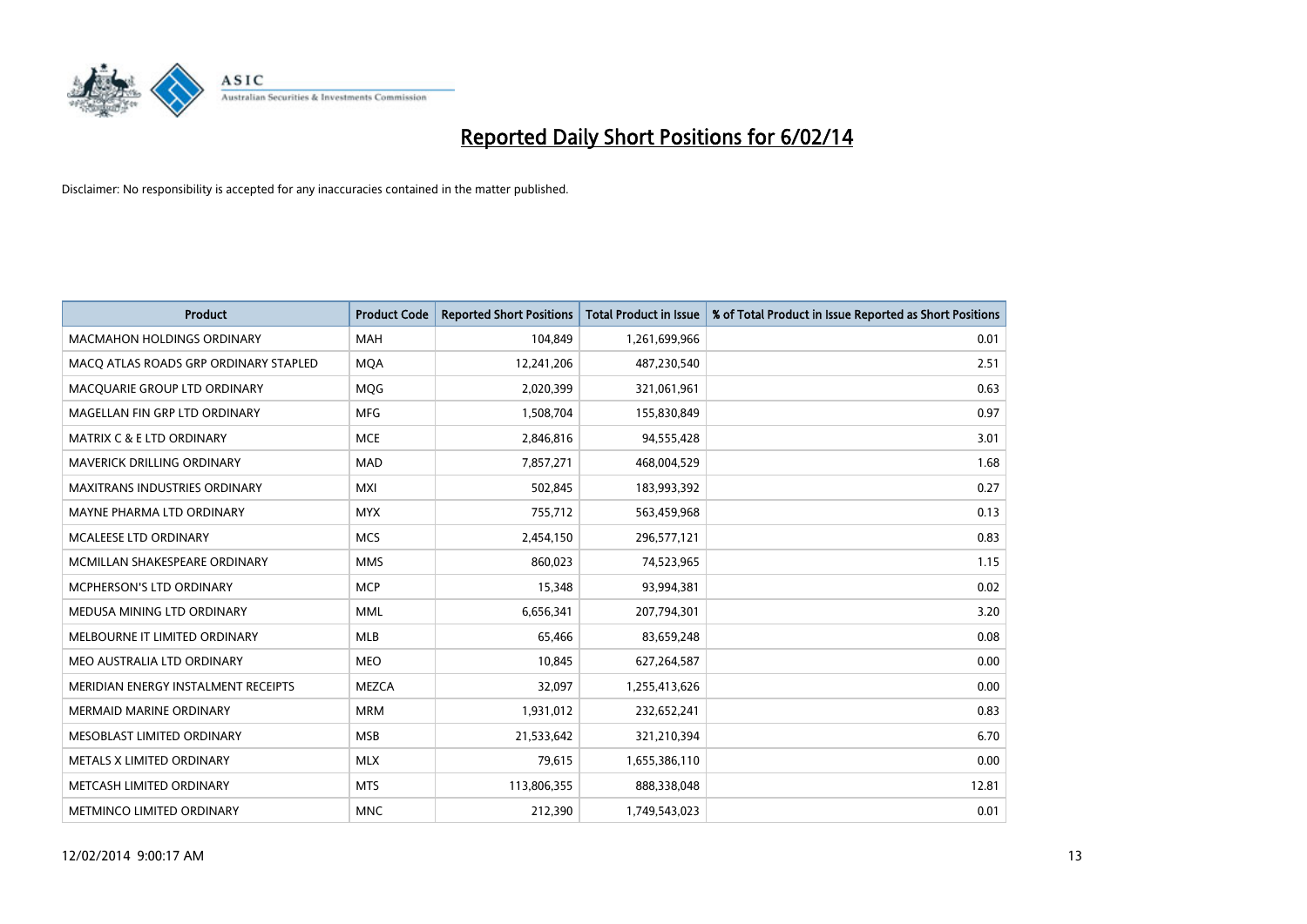

| <b>Product</b>                    | <b>Product Code</b> | <b>Reported Short Positions</b> | <b>Total Product in Issue</b> | % of Total Product in Issue Reported as Short Positions |
|-----------------------------------|---------------------|---------------------------------|-------------------------------|---------------------------------------------------------|
| MIGHTY RIVER POWER ORDINARY       | <b>MYT</b>          | 1,950,627                       | 1,400,012,517                 | 0.14                                                    |
| MINCOR RESOURCES NL ORDINARY      | <b>MCR</b>          | 2,335,818                       | 188,208,274                   | 1.24                                                    |
| MINEMAKERS LIMITED ORDINARY       | <b>MAK</b>          | 9,630                           | 247,504,006                   | 0.00                                                    |
| MINERAL DEPOSITS ORDINARY         | <b>MDL</b>          | 515,023                         | 103,538,786                   | 0.50                                                    |
| MINERAL RESOURCES, ORDINARY       | <b>MIN</b>          | 4,477,696                       | 186,112,198                   | 2.41                                                    |
| MINT WIRELESS ORDINARY            | <b>MNW</b>          | 1,740,760                       | 403,872,395                   | 0.43                                                    |
| MIRABELA NICKEL LTD ORDINARY      | <b>MBN</b>          | 18,867,110                      | 876,801,147                   | 2.15                                                    |
| MIRVAC GROUP STAPLED SECURITIES   | <b>MGR</b>          | 1,908,263                       | 3,664,938,678                 | 0.05                                                    |
| MOLOPO ENERGY LTD ORDINARY        | <b>MPO</b>          | 341,084                         | 247,133,976                   | 0.14                                                    |
| MONADELPHOUS GROUP ORDINARY       | <b>MND</b>          | 13,268,787                      | 92,308,047                    | 14.37                                                   |
| MORTGAGE CHOICE LTD ORDINARY      | MOC                 | 85,757                          | 123,780,387                   | 0.07                                                    |
| <b>MOUNT GIBSON IRON ORDINARY</b> | <b>MGX</b>          | 6,311,628                       | 1,090,584,232                 | 0.58                                                    |
| MULTIPLEX SITES SITES             | <b>MXUPA</b>        | 1,496                           | 4,500,000                     | 0.03                                                    |
| MURCHISON METALS LTD ORDINARY     | <b>MMX</b>          | 216,291                         | 450,497,346                   | 0.05                                                    |
| MYER HOLDINGS LTD ORDINARY        | <b>MYR</b>          | 73,641,965                      | 585,684,551                   | 12.57                                                   |
| NANOSONICS LIMITED ORDINARY       | <b>NAN</b>          | 218,205                         | 263,125,129                   | 0.08                                                    |
| NATIONAL AUST. BANK ORDINARY      | <b>NAB</b>          | 7,134,406                       | 2,351,444,811                 | 0.30                                                    |
| NATIONAL STORAGE STAPLED          | <b>NSR</b>          | 9,645                           | 244,897,097                   | 0.00                                                    |
| NAVITAS LIMITED ORDINARY          | <b>NVT</b>          | 4,349,673                       | 375,416,910                   | 1.16                                                    |
| NEON ENERGY LIMITED ORDINARY      | <b>NEN</b>          | 961,700                         | 553,037,848                   | 0.17                                                    |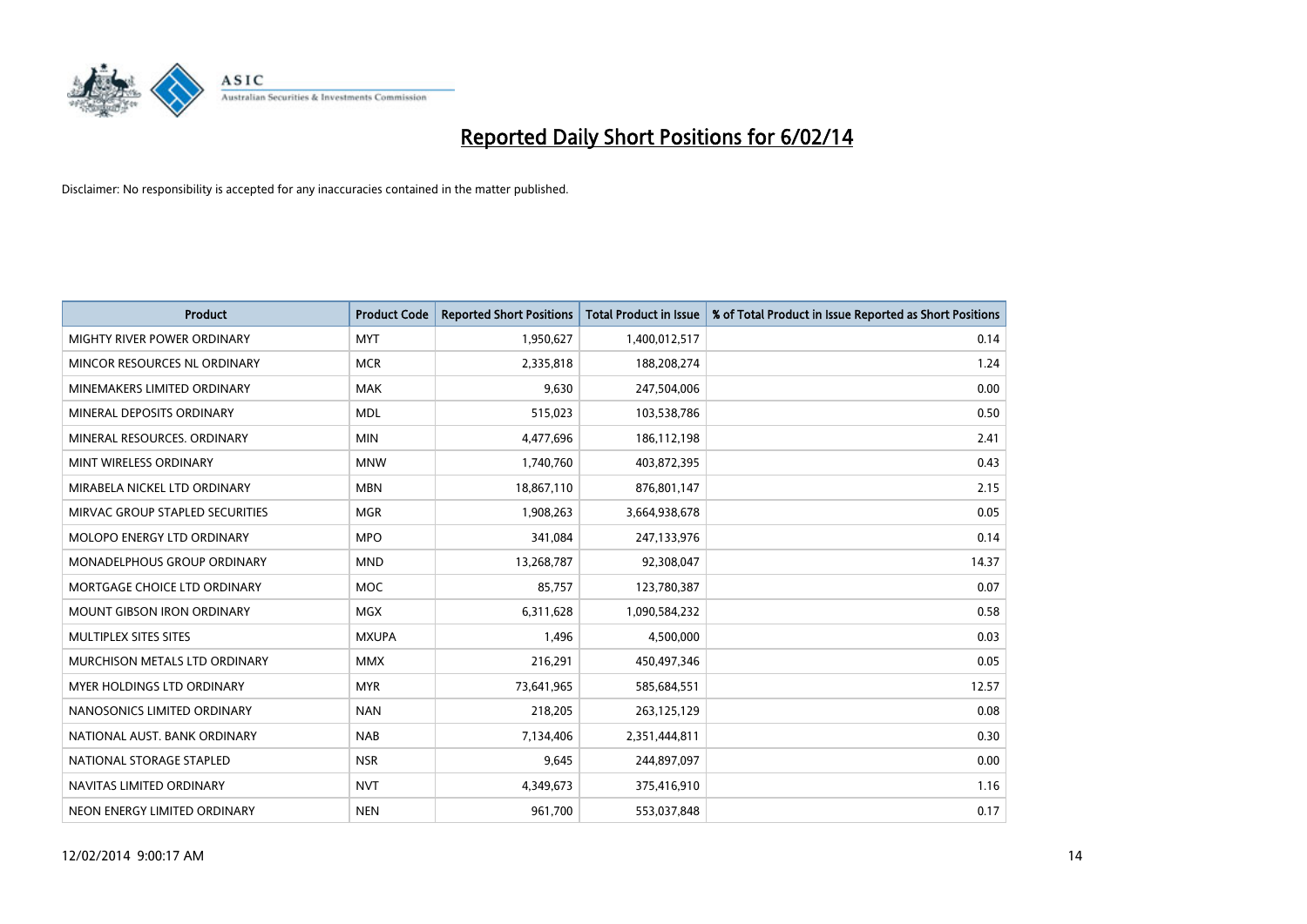

| <b>Product</b>                | <b>Product Code</b> | <b>Reported Short Positions</b> | <b>Total Product in Issue</b> | % of Total Product in Issue Reported as Short Positions |
|-------------------------------|---------------------|---------------------------------|-------------------------------|---------------------------------------------------------|
| NEUREN PHARMACEUT, ORDINARY   | <b>NEU</b>          | 10,403                          | 1,518,782,296                 | 0.00                                                    |
| NEW HOPE CORPORATION ORDINARY | <b>NHC</b>          | 438,407                         | 830,933,112                   | 0.05                                                    |
| NEWCREST MINING ORDINARY      | <b>NCM</b>          | 12,116,174                      | 766,510,971                   | 1.58                                                    |
| NEWS CORP A NON-VOTING CDI    | <b>NWSLV</b>        | 652,955                         | 3,363,293                     | 19.41                                                   |
| NEWS CORP B VOTING CDI        | <b>NWS</b>          | 3,071,047                       | 19,342,944                    | 15.88                                                   |
| NEWSAT LIMITED ORDINARY       | <b>NWT</b>          | 3,296,344                       | 591,460,931                   | 0.56                                                    |
| NEXTDC LIMITED ORDINARY       | <b>NXT</b>          | 9,068,770                       | 192,904,486                   | 4.70                                                    |
| NEXUS ENERGY LIMITED ORDINARY | <b>NXS</b>          | 1,414,624                       | 1,330,219,459                 | 0.11                                                    |
| NIB HOLDINGS LIMITED ORDINARY | <b>NHF</b>          | 3,785,387                       | 439,004,182                   | 0.86                                                    |
| NICK SCALI LIMITED ORDINARY   | <b>NCK</b>          | 1,686                           | 81,000,000                    | 0.00                                                    |
| NIDO PETROLEUM ORDINARY       | <b>NDO</b>          | 47,402                          | 2,048,317,635                 | 0.00                                                    |
| NINE ENTERTAINMENT ORDINARY   | <b>NEC</b>          | 8,590,004                       | 940,295,023                   | 0.91                                                    |
| NOBLE MINERAL RES ORDINARY    | <b>NMG</b>          | 2,365,726                       | 666,397,952                   | 0.36                                                    |
| NORTHERN IRON LTD ORDINARY    | <b>NFE</b>          | 113,495                         | 484,405,314                   | 0.02                                                    |
| NORTHERN STAR ORDINARY        | <b>NST</b>          | 1,259,145                       | 492,732,158                   | 0.26                                                    |
| NOVOGEN LIMITED ORDINARY      | <b>NRT</b>          | 134,125                         | 163,810,997                   | 0.08                                                    |
| NRW HOLDINGS LIMITED ORDINARY | <b>NWH</b>          | 17,134,299                      | 278,888,011                   | 6.14                                                    |
| NUCOAL RESOURCES LTD ORDINARY | <b>NCR</b>          | 1                               | 768,612,354                   | 0.00                                                    |
| NUFARM LIMITED ORDINARY       | <b>NUF</b>          | 17,706,205                      | 263,725,895                   | 6.71                                                    |
| OAKTON LIMITED ORDINARY       | <b>OKN</b>          | 782,308                         | 89,968,985                    | 0.87                                                    |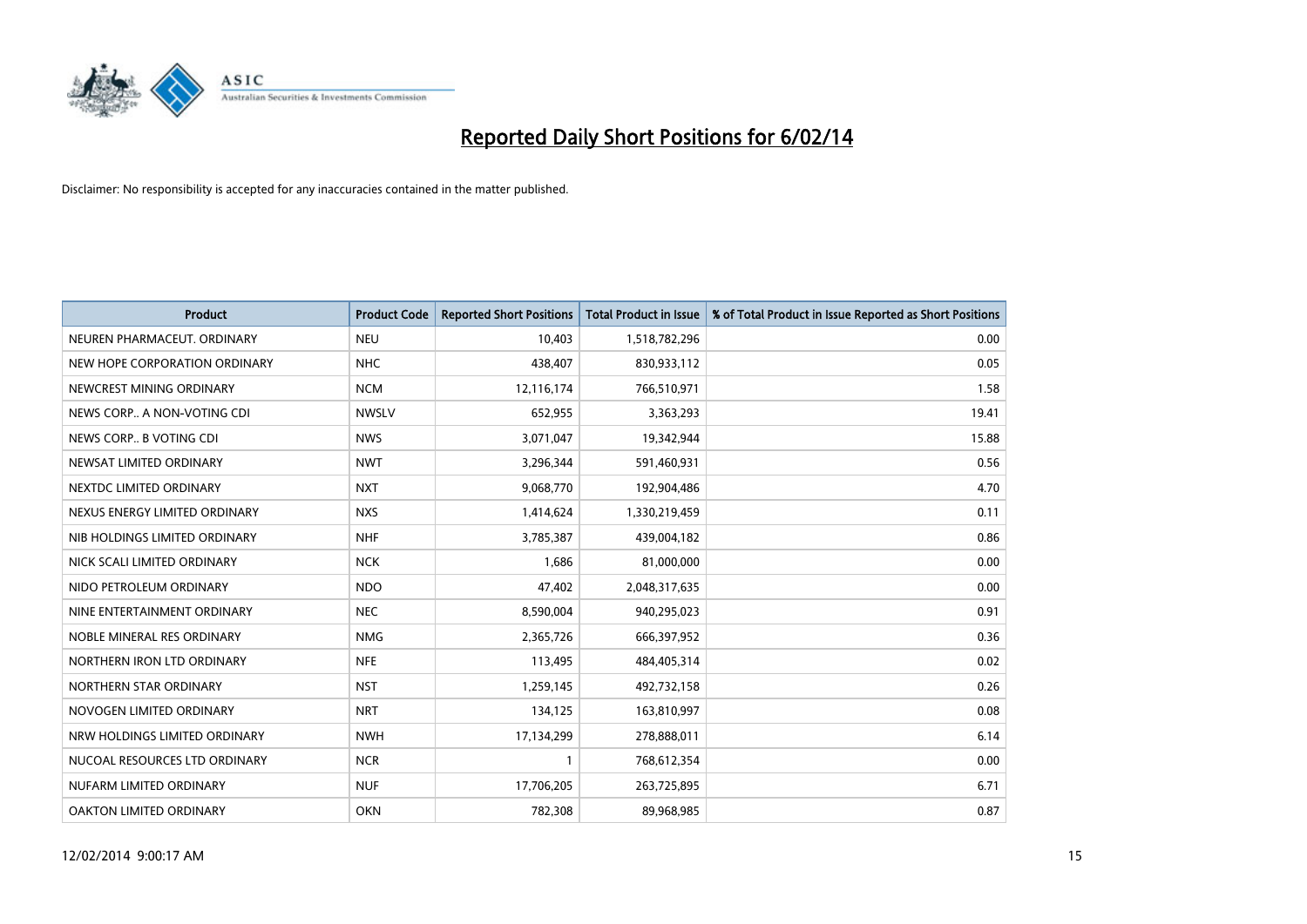

| <b>Product</b>                        | <b>Product Code</b> | <b>Reported Short Positions</b> | <b>Total Product in Issue</b> | % of Total Product in Issue Reported as Short Positions |
|---------------------------------------|---------------------|---------------------------------|-------------------------------|---------------------------------------------------------|
| OCEANAGOLD CORP. CHESS DEPOSITARY INT | <b>OGC</b>          | 719,733                         | 300,350,129                   | 0.24                                                    |
| OIL SEARCH LTD ORDINARY               | OSH                 | 13,417,564                      | 1,343,361,150                 | 1.00                                                    |
| OM HOLDINGS LIMITED ORDINARY          | <b>OMH</b>          | 2,284,034                       | 733,423,337                   | 0.31                                                    |
| ORICA LIMITED ORDINARY                | ORI                 | 9,722,020                       | 370,255,009                   | 2.63                                                    |
| ORIGIN ENERGY ORDINARY                | <b>ORG</b>          | 9,293,621                       | 1,101,228,973                 | 0.84                                                    |
| OROCOBRE LIMITED ORDINARY             | <b>ORE</b>          | 990,286                         | 132,041,911                   | 0.75                                                    |
| ORORA LIMITED ORDINARY                | <b>ORA</b>          | 745,551                         | 1,206,684,923                 | 0.06                                                    |
| OROTONGROUP LIMITED ORDINARY          | ORL                 | 213,131                         | 40,880,902                    | 0.52                                                    |
| OZ MINERALS ORDINARY                  | OZL                 | 12,858,084                      | 303,470,022                   | 4.24                                                    |
| OZFOREX GROUP LTD ORDINARY            | <b>OFX</b>          | 2,209,811                       | 240,000,000                   | 0.92                                                    |
| <b>PACIFIC BRANDS ORDINARY</b>        | <b>PBG</b>          | 4,026,376                       | 912,915,695                   | 0.44                                                    |
| PACT GROUP HLDGS LTD ORDINARY         | PGH                 | 1,350,000                       | 294,097,961                   | 0.46                                                    |
| PALADIN ENERGY LTD ORDINARY           | <b>PDN</b>          | 91,816,673                      | 964,241,634                   | 9.52                                                    |
| PANAUST LIMITED ORDINARY              | <b>PNA</b>          | 7,563,686                       | 620,724,651                   | 1.22                                                    |
| PANORAMIC RESOURCES ORDINARY          | PAN                 | 215,710                         | 322,275,824                   | 0.07                                                    |
| PANTERRA GOLD LTD ORDINARY            | PGI                 |                                 | 772,781,012                   | 0.00                                                    |
| PAPERLINX LIMITED ORDINARY            | <b>PPX</b>          | 2,863,326                       | 609,280,761                   | 0.47                                                    |
| PAPILLON RES LTD ORDINARY             | <b>PIR</b>          | 10,038,537                      | 339,444,210                   | 2.96                                                    |
| PATTIES FOODS LTD ORDINARY            | PFL                 | 25,039                          | 139,144,338                   | 0.02                                                    |
| PEET LIMITED ORDINARY                 | <b>PPC</b>          | 441,659                         | 433,389,348                   | 0.10                                                    |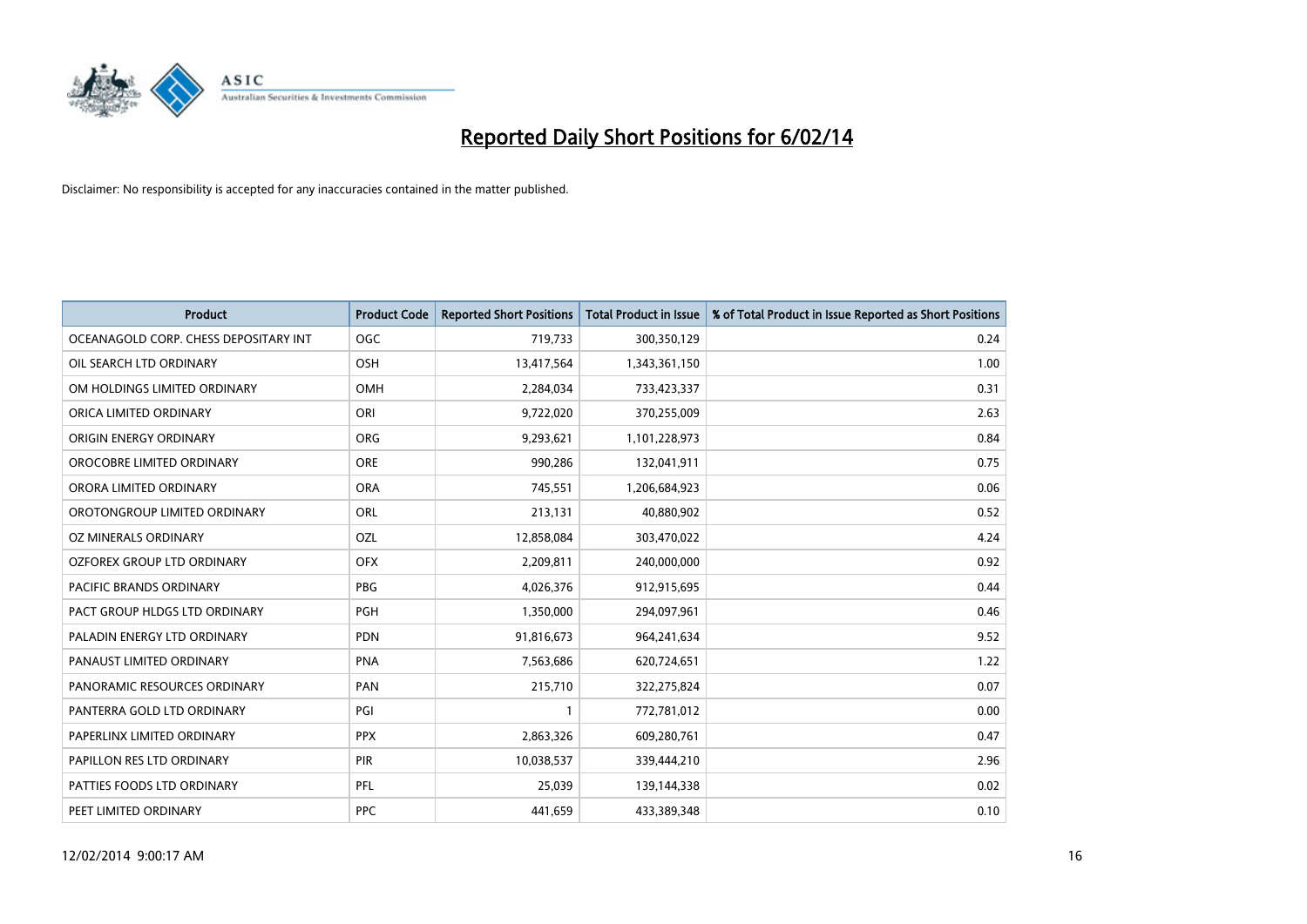

| <b>Product</b>                      | <b>Product Code</b> | <b>Reported Short Positions</b> | <b>Total Product in Issue</b> | % of Total Product in Issue Reported as Short Positions |
|-------------------------------------|---------------------|---------------------------------|-------------------------------|---------------------------------------------------------|
| PENINSULA ENERGY LTD ORDINARY       | <b>PEN</b>          | 1                               | 3,252,530,235                 | 0.00                                                    |
| PERPETUAL LIMITED ORDINARY          | <b>PPT</b>          | 2,306,706                       | 46,529,270                    | 4.96                                                    |
| PERSEUS MINING LTD ORDINARY         | <b>PRU</b>          | 7,375,849                       | 457,962,088                   | 1.61                                                    |
| PHARMAXIS LTD ORDINARY              | <b>PXS</b>          | 874,245                         | 309,046,349                   | 0.28                                                    |
| PHOSPHAGENICS LTD. ORDINARY         | <b>POH</b>          | 50,000                          | 1,020,465,957                 | 0.00                                                    |
| PLATINUM ASSET ORDINARY             | <b>PTM</b>          | 302,115                         | 578,685,695                   | 0.05                                                    |
| PLATINUM AUSTRALIA ORDINARY         | PLA                 | 836,027                         | 504,968,043                   | 0.17                                                    |
| PMP LIMITED ORDINARY                | <b>PMP</b>          | 1,586,132                       | 323,781,124                   | 0.49                                                    |
| PRANA BIOTECHNOLOGY ORDINARY        | PBT                 | 1,009,521                       | 418,681,096                   | 0.24                                                    |
| PREMIER INVESTMENTS ORDINARY        | <b>PMV</b>          | 308,417                         | 155,314,874                   | 0.20                                                    |
| PRIMA BIOMED LTD ORDINARY           | <b>PRR</b>          | 1,167,229                       | 1,228,709,341                 | 0.09                                                    |
| PRIMARY HEALTH CARE ORDINARY        | <b>PRY</b>          | 16,855,146                      | 504,956,647                   | 3.34                                                    |
| PRIME MEDIA GRP LTD ORDINARY        | <b>PRT</b>          | 1,443,711                       | 366,330,303                   | 0.39                                                    |
| PROGRAMMED ORDINARY                 | <b>PRG</b>          | 62,610                          | 118,229,190                   | 0.05                                                    |
| <b>QANTAS AIRWAYS ORDINARY</b>      | QAN                 | 75,412,858                      | 2,196,330,250                 | 3.43                                                    |
| <b>OBE INSURANCE GROUP ORDINARY</b> | QBE                 | 19,024,683                      | 1,248,704,599                 | 1.52                                                    |
| ORXPHARMA LTD ORDINARY              | QRX                 | 66,492                          | 164,115,969                   | 0.04                                                    |
| <b>QUBE HOLDINGS LTD ORDINARY</b>   | QUB                 | 13,441,290                      | 931,433,499                   | 1.44                                                    |
| RAMELIUS RESOURCES ORDINARY         | <b>RMS</b>          | 169,047                         | 365,380,380                   | 0.05                                                    |
| RAMSAY HEALTH CARE ORDINARY         | <b>RHC</b>          | 2,541,992                       | 202,081,252                   | 1.26                                                    |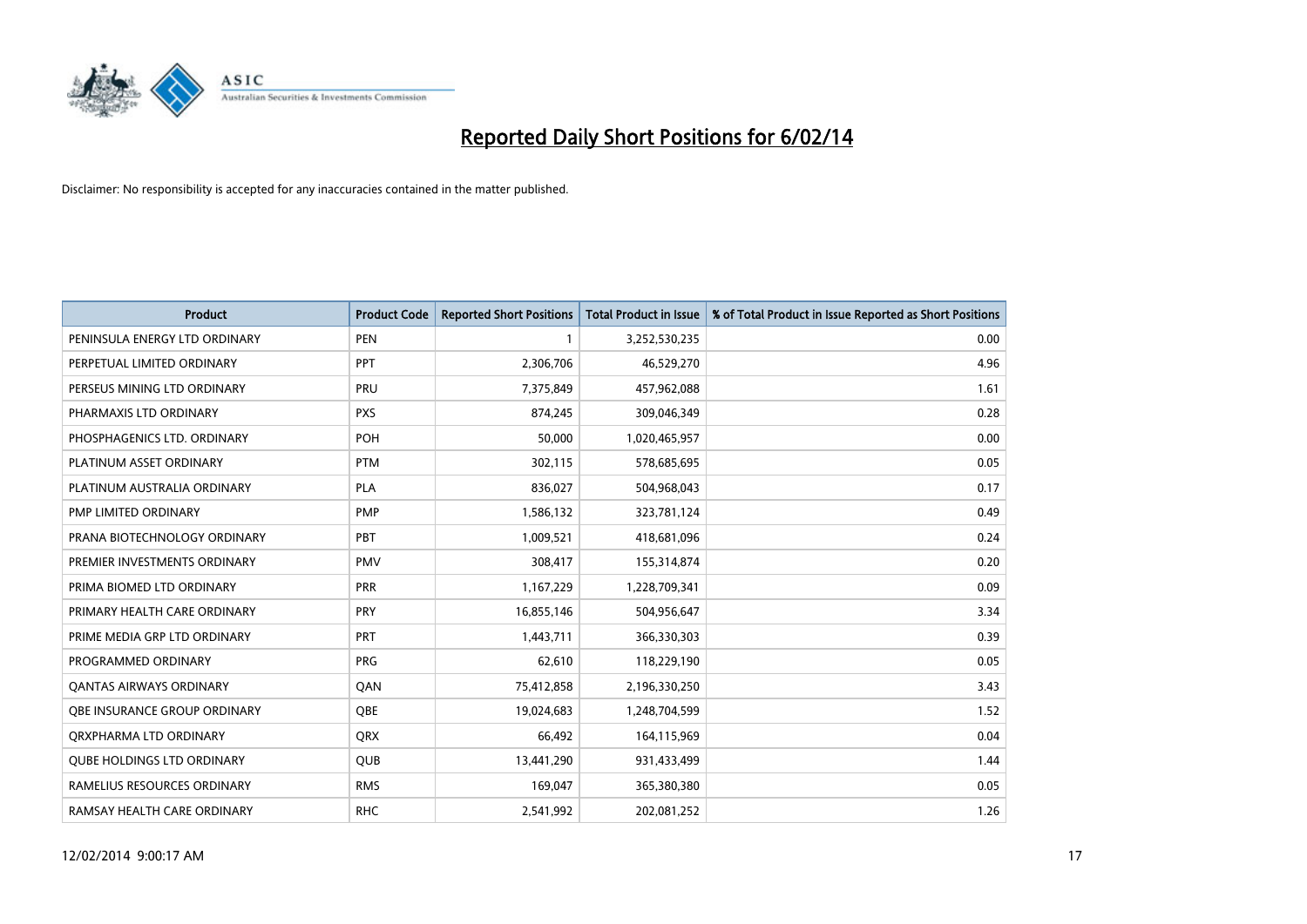

| <b>Product</b>                      | <b>Product Code</b> | <b>Reported Short Positions</b> | <b>Total Product in Issue</b> | % of Total Product in Issue Reported as Short Positions |
|-------------------------------------|---------------------|---------------------------------|-------------------------------|---------------------------------------------------------|
| <b>RCG CORPORATION LTD ORDINARY</b> | <b>RCG</b>          | 2,818                           | 262,308,625                   | 0.00                                                    |
| <b>RCR TOMLINSON ORDINARY</b>       | <b>RCR</b>          | 227,910                         | 136,696,590                   | 0.17                                                    |
| <b>REA GROUP ORDINARY</b>           | <b>REA</b>          | 874,808                         | 131,714,699                   | 0.66                                                    |
| RECALL HOLDINGS LTD ORDINARY        | <b>REC</b>          | 881,251                         | 312,836,448                   | 0.28                                                    |
| <b>RECKON LIMITED ORDINARY</b>      | <b>RKN</b>          | 96,128                          | 126,913,066                   | 0.08                                                    |
| RED 5 LIMITED ORDINARY              | <b>RED</b>          | 162,100                         | 759,451,008                   | 0.02                                                    |
| RED FORK ENERGY ORDINARY            | <b>RFE</b>          | 4,028,453                       | 501,051,719                   | 0.80                                                    |
| REDBANK ENERGY LTD ORDINARY         | <b>AEJ</b>          | 13                              | 786,287                       | 0.00                                                    |
| REECE AUSTRALIA LTD. ORDINARY       | <b>REH</b>          | 443                             | 99,600,000                    | 0.00                                                    |
| REED RESOURCES LTD ORDINARY         | <b>RDR</b>          | 250,000                         | 523,453,895                   | 0.05                                                    |
| <b>REGIS RESOURCES ORDINARY</b>     | <b>RRL</b>          | 12,896,835                      | 498,016,225                   | 2.59                                                    |
| RESMED INC CDI 10:1                 | <b>RMD</b>          | 30,704,815                      | 1,415,926,590                 | 2.17                                                    |
| RESOLUTE MINING ORDINARY            | <b>RSG</b>          | 8,842,325                       | 641,189,223                   | 1.38                                                    |
| RESOURCE EQUIP LTD ORDINARY         | <b>RQL</b>          | 50,000                          | 251,131,629                   | 0.02                                                    |
| <b>RESOURCE GENERATION ORDINARY</b> | <b>RES</b>          | 224,300                         | 581,380,338                   | 0.04                                                    |
| RETAIL FOOD GROUP ORDINARY          | <b>RFG</b>          | 3,287,043                       | 144,049,390                   | 2.28                                                    |
| REX MINERALS LIMITED ORDINARY       | <b>RXM</b>          | 1,680,673                       | 188,907,284                   | 0.89                                                    |
| RIDLEY CORPORATION ORDINARY         | <b>RIC</b>          | 113,351                         | 307,817,071                   | 0.04                                                    |
| RIO TINTO LIMITED ORDINARY          | <b>RIO</b>          | 4,205,497                       | 435,758,720                   | 0.97                                                    |
| ROBUST RESOURCES ORDINARY           | <b>ROL</b>          | 4,000                           | 102,830,646                   | 0.00                                                    |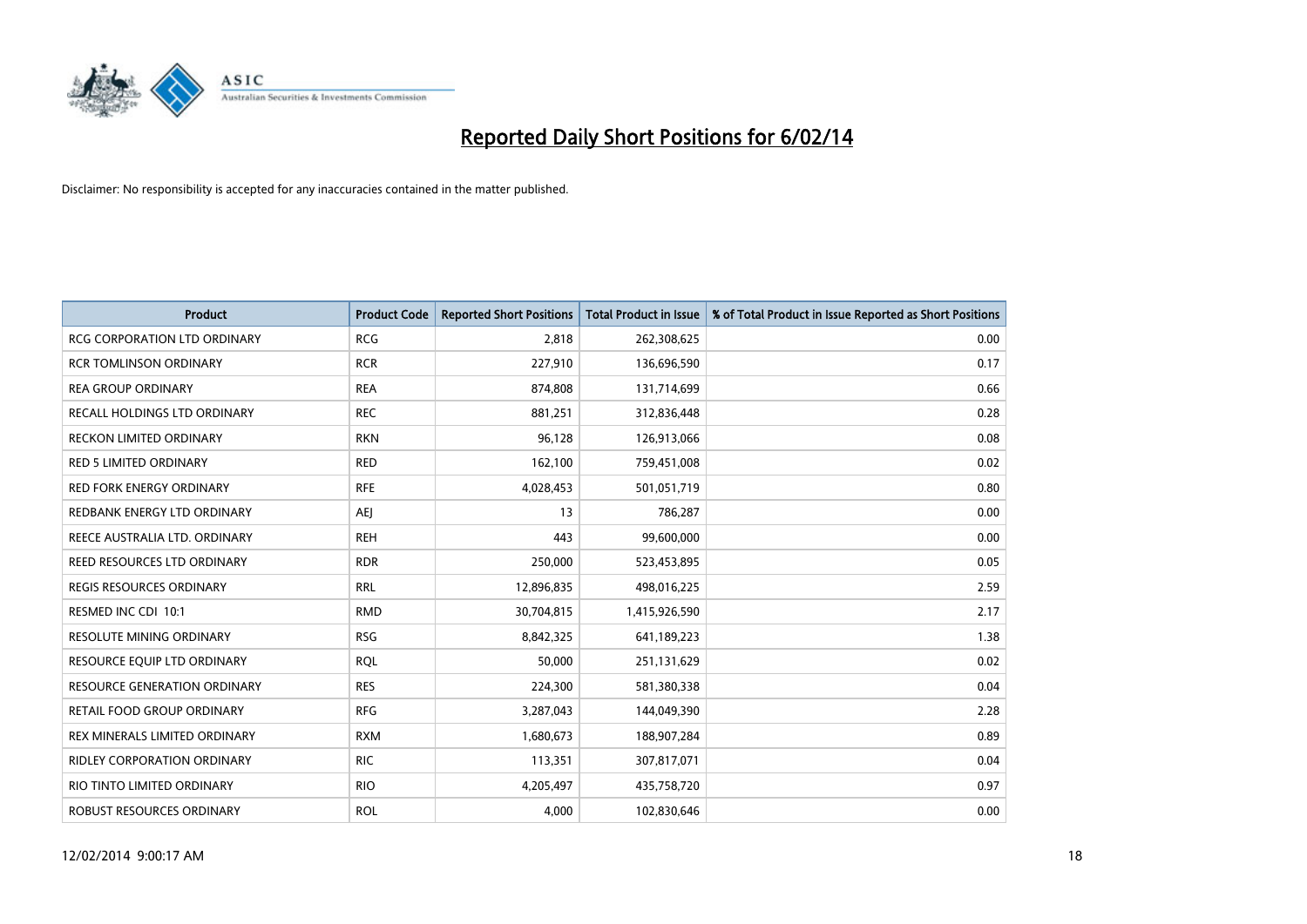

| <b>Product</b>                        | <b>Product Code</b> | <b>Reported Short Positions</b> | <b>Total Product in Issue</b> | % of Total Product in Issue Reported as Short Positions |
|---------------------------------------|---------------------|---------------------------------|-------------------------------|---------------------------------------------------------|
| ROC OIL COMPANY ORDINARY              | <b>ROC</b>          | 866,817                         | 686,461,740                   | 0.13                                                    |
| ROYAL WOLF HOLDINGS ORDINARY          | <b>RWH</b>          | 192,532                         | 100,387,052                   | 0.19                                                    |
| RURALCO HOLDINGS ORDINARY             | <b>RHL</b>          | 1,000                           | 62,711,592                    | 0.00                                                    |
| SAI GLOBAL LIMITED ORDINARY           | SAI                 | 8,445,859                       | 210,751,657                   | 4.01                                                    |
| SALMAT LIMITED ORDINARY               | <b>SLM</b>          | 998                             | 159,812,799                   | 0.00                                                    |
| SAMSON OIL & GAS LTD ORDINARY         | SSN                 | 8,324,000                       | 2,547,627,193                 | 0.33                                                    |
| SANDFIRE RESOURCES ORDINARY           | <b>SFR</b>          | 1,573,659                       | 155,640,968                   | 1.01                                                    |
| <b>SANTOS LTD ORDINARY</b>            | <b>STO</b>          | 4,189,433                       | 970,264,978                   | 0.43                                                    |
| SARACEN MINERAL ORDINARY              | SAR                 | 1,492,542                       | 595,263,186                   | 0.25                                                    |
| SCA PROPERTY GROUP STAPLED SECURITIES | <b>SCP</b>          | 40,324,605                      | 648,628,320                   | 6.22                                                    |
| SEDGMAN LIMITED ORDINARY              | <b>SDM</b>          | 92,375                          | 223,224,636                   | 0.04                                                    |
| SEEK LIMITED ORDINARY                 | <b>SEK</b>          | 10,409,044                      | 339,167,526                   | 3.07                                                    |
| SELECT HARVESTS ORDINARY              | SHV                 | 42,559                          | 57,815,720                    | 0.07                                                    |
| SENEX ENERGY LIMITED ORDINARY         | <b>SXY</b>          | 8,106,304                       | 1,145,008,917                 | 0.71                                                    |
| SERVCORP LIMITED ORDINARY             | SRV                 | 19,273                          | 98,432,275                    | 0.02                                                    |
| SERVICE STREAM ORDINARY               | SSM                 | 100                             | 284,443,570                   | 0.00                                                    |
| SEVEN GROUP HOLDINGS ORDINARY         | <b>SVW</b>          | 3,664,608                       | 308,160,281                   | 1.19                                                    |
| SEVEN WEST MEDIA LTD ORDINARY         | <b>SWM</b>          | 7,062,096                       | 999,160,872                   | 0.71                                                    |
| SIGMA PHARMACEUTICAL ORDINARY         | <b>SIP</b>          | 8,007,442                       | 1,125,275,419                 | 0.71                                                    |
| SILEX SYSTEMS ORDINARY                | <b>SLX</b>          | 2,972,693                       | 170,367,734                   | 1.74                                                    |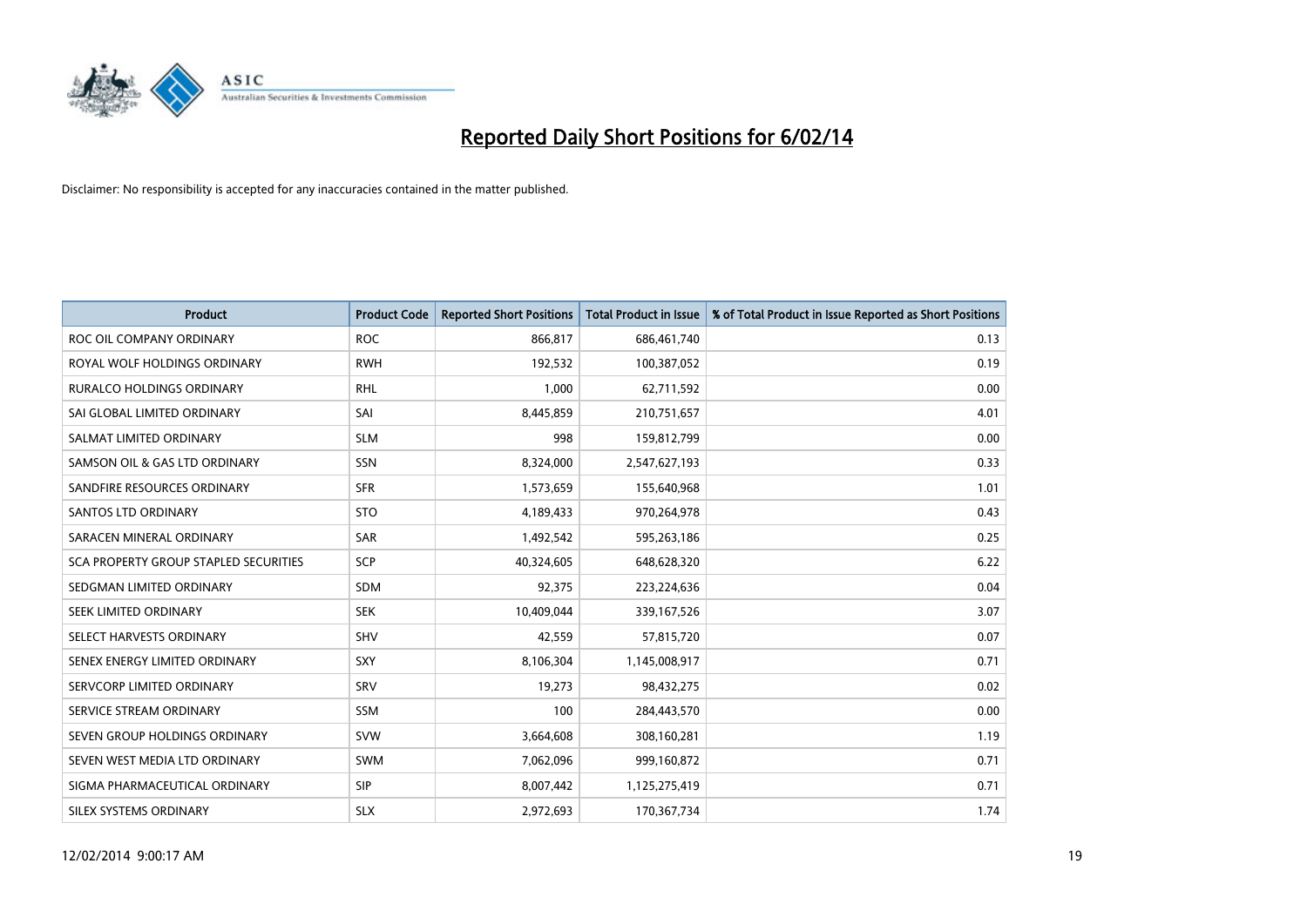

| <b>Product</b>                           | <b>Product Code</b> | <b>Reported Short Positions</b> | <b>Total Product in Issue</b> | % of Total Product in Issue Reported as Short Positions |
|------------------------------------------|---------------------|---------------------------------|-------------------------------|---------------------------------------------------------|
| SILVER CHEF LIMITED ORDINARY             | SIV                 | 74,312                          | 29,333,629                    | 0.25                                                    |
| SILVER LAKE RESOURCE ORDINARY            | <b>SLR</b>          | 23,411,678                      | 437,594,758                   | 5.35                                                    |
| SIMS METAL MGMT LTD ORDINARY             | SGM                 | 12,597,375                      | 204,439,083                   | 6.16                                                    |
| SINGAPORE TELECOMM. CHESS DEPOSITARY INT | SGT                 | 9,412,803                       | 152,192,407                   | 6.18                                                    |
| SIRIUS RESOURCES NL ORDINARY             | <b>SIR</b>          | 11,283,349                      | 261,930,167                   | 4.31                                                    |
| SIRTEX MEDICAL ORDINARY                  | <b>SRX</b>          | 103,568                         | 56,108,439                    | 0.18                                                    |
| SKILLED GROUP LTD ORDINARY               | <b>SKE</b>          | 2,007,185                       | 233,871,364                   | 0.86                                                    |
| SKY NETWORK ORDINARY                     | <b>SKT</b>          | 170,780                         | 389,139,785                   | 0.04                                                    |
| SKYCITY ENT GRP LTD ORDINARY             | <b>SKC</b>          | 850,109                         | 580,016,676                   | 0.15                                                    |
| <b>SLATER &amp; GORDON ORDINARY</b>      | SGH                 | 717,781                         | 202,481,656                   | 0.35                                                    |
| SMS MANAGEMENT. ORDINARY                 | <b>SMX</b>          | 3,162,220                       | 70,099,763                    | 4.51                                                    |
| SONIC HEALTHCARE ORDINARY                | <b>SHL</b>          | 4,471,633                       | 400,746,556                   | 1.12                                                    |
| SOUL PATTINSON (W.H) ORDINARY            | SOL                 | 70,073                          | 239,395,320                   | 0.03                                                    |
| SOUTH BOULDER MINES ORDINARY             | <b>STB</b>          | 1                               | 128,327,826                   | 0.00                                                    |
| SP AUSNET STAPLED SECURITIES             | <b>SPN</b>          | 75,022,162                      | 3,386,607,080                 | 2.22                                                    |
| SPARK INFRASTRUCTURE STAPLED NOTE & UNIT | SKI                 | 59,107,655                      | 1,326,734,264                 | 4.46                                                    |
| SPDR 200 FUND ETF UNITS                  | <b>STW</b>          | 63,907                          | 45,626,368                    | 0.14                                                    |
| SPDR 200 RESOURCES ETF UNITS             | <b>OZR</b>          | 65,000                          | 1,601,962                     | 4.06                                                    |
| SPDR SMALL ORDS ETF UNITS                | SSO                 | 178,018                         | 801,304                       | 22.22                                                   |
| SPECIALTY FASHION ORDINARY               | <b>SFH</b>          | 141,815                         | 192,236,121                   | 0.07                                                    |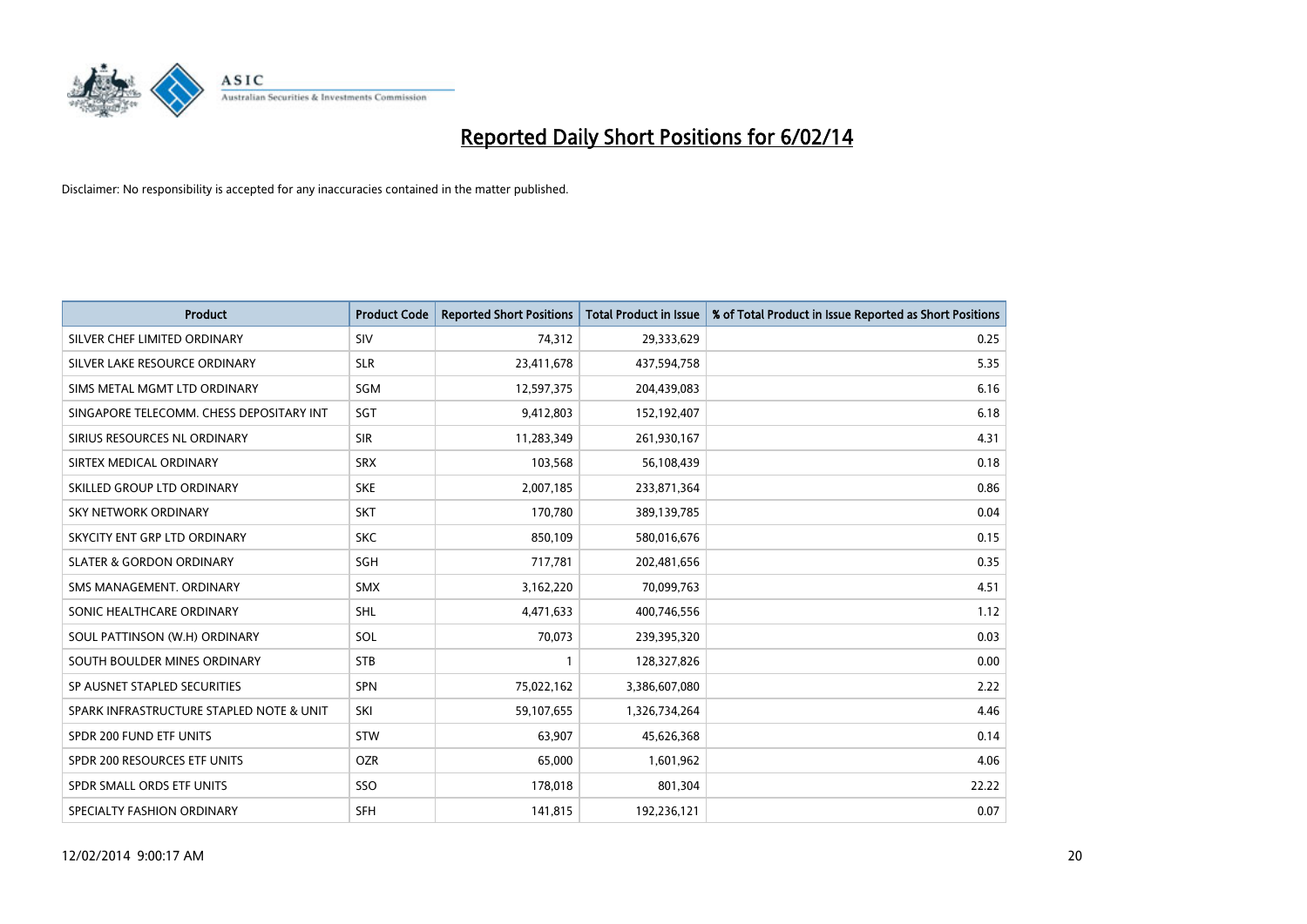

| <b>Product</b>                   | <b>Product Code</b> | <b>Reported Short Positions</b> | <b>Total Product in Issue</b> | % of Total Product in Issue Reported as Short Positions |
|----------------------------------|---------------------|---------------------------------|-------------------------------|---------------------------------------------------------|
| ST BARBARA LIMITED ORDINARY      | <b>SBM</b>          | 16,964,880                      | 488,074,077                   | 3.48                                                    |
| STARPHARMA HOLDINGS ORDINARY     | SPL                 | 14,401,894                      | 284,654,680                   | 5.06                                                    |
| STEADFAST GROUP LTD ORDINARY     | <b>SDF</b>          | 1,846,471                       | 500,971,408                   | 0.37                                                    |
| STHN CROSS MEDIA ORDINARY        | SXL                 | 3,045,635                       | 705,099,800                   | 0.43                                                    |
| STOCKLAND UNITS/ORD STAPLED      | SGP                 | 13,124,483                      | 2,305,750,747                 | 0.57                                                    |
| STRAITS RES LTD. ORDINARY        | SRQ                 | 56,522                          | 1,217,730,293                 | 0.00                                                    |
| STRIKE ENERGY LTD ORDINARY       | <b>STX</b>          | 5,000                           | 706,519,664                   | 0.00                                                    |
| STW COMMUNICATIONS ORDINARY      | SGN                 | 840,751                         | 403,828,512                   | 0.21                                                    |
| SUNCORP GROUP LTD ORDINARY       | <b>SUN</b>          | 3,129,228                       | 1,286,600,980                 | 0.24                                                    |
| SUNDANCE ENERGY ORDINARY         | <b>SEA</b>          | 520,881                         | 463,173,668                   | 0.11                                                    |
| SUNDANCE RESOURCES ORDINARY      | <b>SDL</b>          | 55,580,818                      | 3,079,369,367                 | 1.80                                                    |
| SUNLAND GROUP LTD ORDINARY       | <b>SDG</b>          | 19,971                          | 181,710,087                   | 0.01                                                    |
| SUPER RET REP LTD ORDINARY       | <b>SUL</b>          | 4,017,412                       | 196,731,620                   | 2.04                                                    |
| SYD AIRPORT STAPLED US PROHIBIT. | SYD                 | 28,644,143                      | 2,194,322,759                 | 1.31                                                    |
| SYRAH RESOURCES ORDINARY         | <b>SYR</b>          | 3,641,119                       | 162,385,614                   | 2.24                                                    |
| TABCORP HOLDINGS LTD ORDINARY    | <b>TAH</b>          | 21,178,593                      | 754,274,706                   | 2.81                                                    |
| TANAMI GOLD NL ORDINARY          | <b>TAM</b>          | 100,000                         | 1,175,097,046                 | 0.01                                                    |
| TAP OIL LIMITED ORDINARY         | <b>TAP</b>          | 161,025                         | 242,237,221                   | 0.07                                                    |
| TASSAL GROUP LIMITED ORDINARY    | <b>TGR</b>          | 43,010                          | 146,507,029                   | 0.03                                                    |
| <b>TATTS GROUP LTD ORDINARY</b>  | <b>TTS</b>          | 8,398,445                       | 1,417,117,821                 | 0.59                                                    |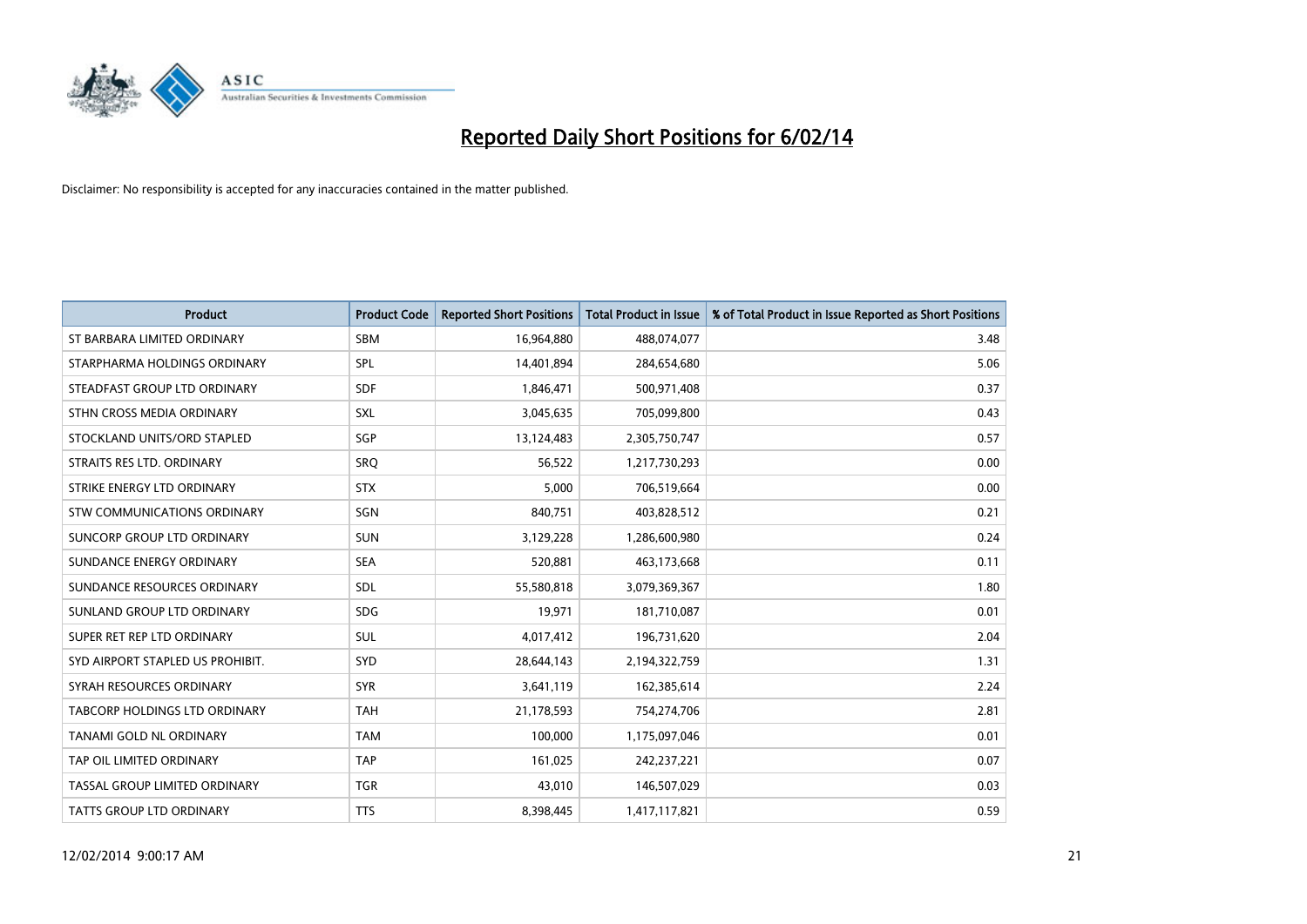

| <b>Product</b>                       | <b>Product Code</b> | <b>Reported Short Positions</b> | <b>Total Product in Issue</b> | % of Total Product in Issue Reported as Short Positions |
|--------------------------------------|---------------------|---------------------------------|-------------------------------|---------------------------------------------------------|
| <b>TECHNOLOGY ONE ORDINARY</b>       | <b>TNE</b>          | 5,055                           | 307,751,455                   | 0.00                                                    |
| TELECOM CORPORATION ORDINARY         | <b>TEL</b>          | 11,244,913                      | 1,824,150,788                 | 0.62                                                    |
| TELSTRA CORPORATION, ORDINARY        | <b>TLS</b>          | 44,237,512                      | 12,443,074,357                | 0.36                                                    |
| TEN NETWORK HOLDINGS ORDINARY        | <b>TEN</b>          | 154,588,082                     | 2,586,970,845                 | 5.98                                                    |
| TERANGA GOLD CORP CDI 1:1            | TGZ                 | 73,910                          | 114,338,103                   | 0.06                                                    |
| TFS CORPORATION LTD ORDINARY         | <b>TFC</b>          | 81,209                          | 282,157,408                   | 0.03                                                    |
| THE REJECT SHOP ORDINARY             | <b>TRS</b>          | 1,676,518                       | 28,826,248                    | 5.82                                                    |
| THORN GROUP LIMITED ORDINARY         | <b>TGA</b>          | 297,100                         | 149,494,813                   | 0.20                                                    |
| <b>TIGER RESOURCES ORDINARY</b>      | <b>TGS</b>          | 378,867                         | 802,710,269                   | 0.05                                                    |
| TITAN ENERGY SERVICE ORDINARY        | <b>TTN</b>          | 115,087                         | 48,866,894                    | 0.24                                                    |
| TOLL HOLDINGS LTD ORDINARY           | <b>TOL</b>          | 31,698,331                      | 717,133,875                   | 4.42                                                    |
| TOX FREE SOLUTIONS ORDINARY          | <b>TOX</b>          | 1,973,832                       | 133,242,359                   | 1.48                                                    |
| TPG TELECOM LIMITED ORDINARY         | <b>TPM</b>          | 1,517,809                       | 793,808,141                   | 0.19                                                    |
| <b>TRADE ME GROUP ORDINARY</b>       | <b>TME</b>          | 556,612                         | 396,548,005                   | 0.14                                                    |
| <b>TRANSFIELD SERVICES ORDINARY</b>  | <b>TSE</b>          | 29,681,339                      | 512,457,716                   | 5.79                                                    |
| TRANSPACIFIC INDUST. ORDINARY        | <b>TPI</b>          | 22,251,361                      | 1,578,786,704                 | 1.41                                                    |
| TRANSURBAN GROUP TRIPLE STAPLED SEC. | <b>TCL</b>          | 3,967,025                       | 1,486,013,648                 | 0.27                                                    |
| TREASURY GROUP ORDINARY              | <b>TRG</b>          | 18,083                          | 23,070,755                    | 0.08                                                    |
| TREASURY WINE ESTATE ORDINARY        | <b>TWE</b>          | 30,167,640                      | 647,227,144                   | 4.66                                                    |
| TROY RESOURCES LTD ORDINARY          | <b>TRY</b>          | 629,918                         | 168,486,562                   | 0.37                                                    |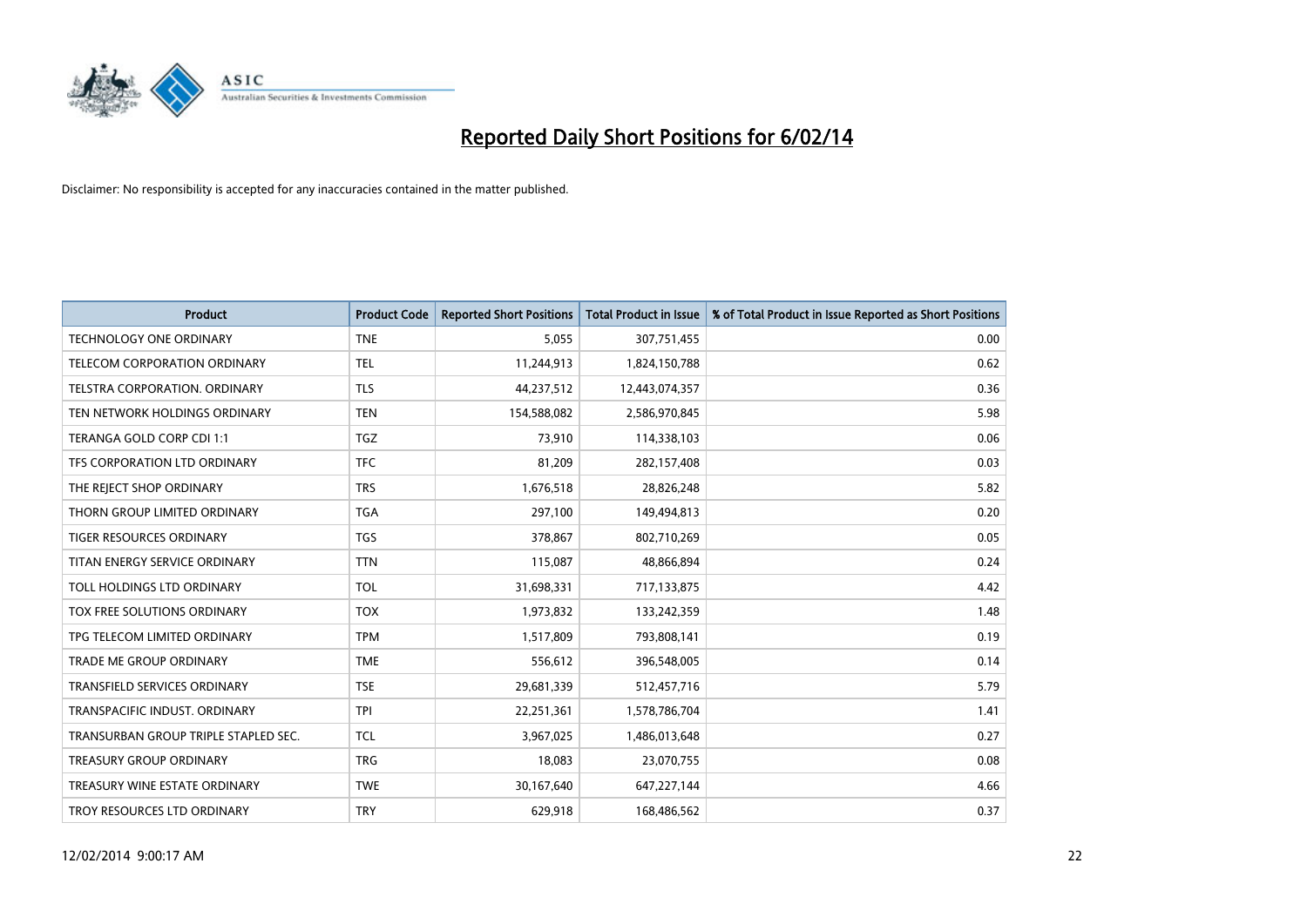

| <b>Product</b>                        | <b>Product Code</b> | <b>Reported Short Positions</b> | <b>Total Product in Issue</b> | % of Total Product in Issue Reported as Short Positions |
|---------------------------------------|---------------------|---------------------------------|-------------------------------|---------------------------------------------------------|
| TWENTY-FIRST FOX INC A NON-VOTING CDI | <b>FOXLV</b>        | 347,086                         | 14,872,242                    | 2.33                                                    |
| TWENTY-FIRST FOX INC B VOTING CDI     | <b>FOX</b>          | 1,293,332                       | 207,133,020                   | 0.62                                                    |
| UGL LIMITED ORDINARY                  | UGL                 | 23,999,667                      | 166,511,240                   | 14.41                                                   |
| UXC LIMITED ORDINARY                  | <b>UXC</b>          | 923,568                         | 320,551,687                   | 0.29                                                    |
| <b>VEDA GROUP LTD ORDINARY</b>        | <b>VED</b>          | 2,625,323                       | 842,055,406                   | 0.31                                                    |
| <b>VILLAGE ROADSHOW LTD ORDINARY</b>  | <b>VRL</b>          | 807,168                         | 159,493,510                   | 0.51                                                    |
| <b>VIRGIN AUS HLDG LTD ORDINARY</b>   | <b>VAH</b>          | 115,048,849                     | 3,514,807,839                 | 3.27                                                    |
| <b>VIRTUS HEALTH LTD ORDINARY</b>     | <b>VRT</b>          | 1,905,038                       | 79,536,601                    | 2.40                                                    |
| VISION EYE INSTITUTE ORDINARY         | <b>VEI</b>          | 1,857,846                       | 160,759,740                   | 1.16                                                    |
| <b>VOCATION LTD ORDINARY</b>          | <b>VET</b>          | 9,153,572                       | 200,000,000                   | 4.58                                                    |
| WATPAC LIMITED ORDINARY               | <b>WTP</b>          | 2,843                           | 184,332,526                   | 0.00                                                    |
| WEBIET LIMITED ORDINARY               | <b>WEB</b>          | 2,999,397                       | 79,397,959                    | 3.78                                                    |
| <b>WESFARMERS LIMITED ORDINARY</b>    | <b>WES</b>          | 4,868,652                       | 1,143,274,951                 | 0.43                                                    |
| WESTERN AREAS LTD ORDINARY            | <b>WSA</b>          | 25,906,666                      | 196,862,806                   | 13.16                                                   |
| WESTERN DESERT RES. ORDINARY          | <b>WDR</b>          | 3,594,212                       | 500,040,257                   | 0.72                                                    |
| WESTFIELD GROUP ORD/UNIT STAPLED SEC  | <b>WDC</b>          | 5,943,817                       | 2,113,501,814                 | 0.28                                                    |
| WESTFIELD RETAIL TST UNIT STAPLED     | <b>WRT</b>          | 18,267,284                      | 2,979,214,029                 | 0.61                                                    |
| <b>WESTPAC BANKING CORP ORDINARY</b>  | <b>WBC</b>          | 22,691,029                      | 3,109,048,309                 | 0.73                                                    |
| WHITE ENERGY COMPANY ORDINARY         | <b>WEC</b>          | 1,691,762                       | 322,974,494                   | 0.52                                                    |
| WHITEHAVEN COAL ORDINARY              | <b>WHC</b>          | 60,438,212                      | 1,025,692,710                 | 5.89                                                    |